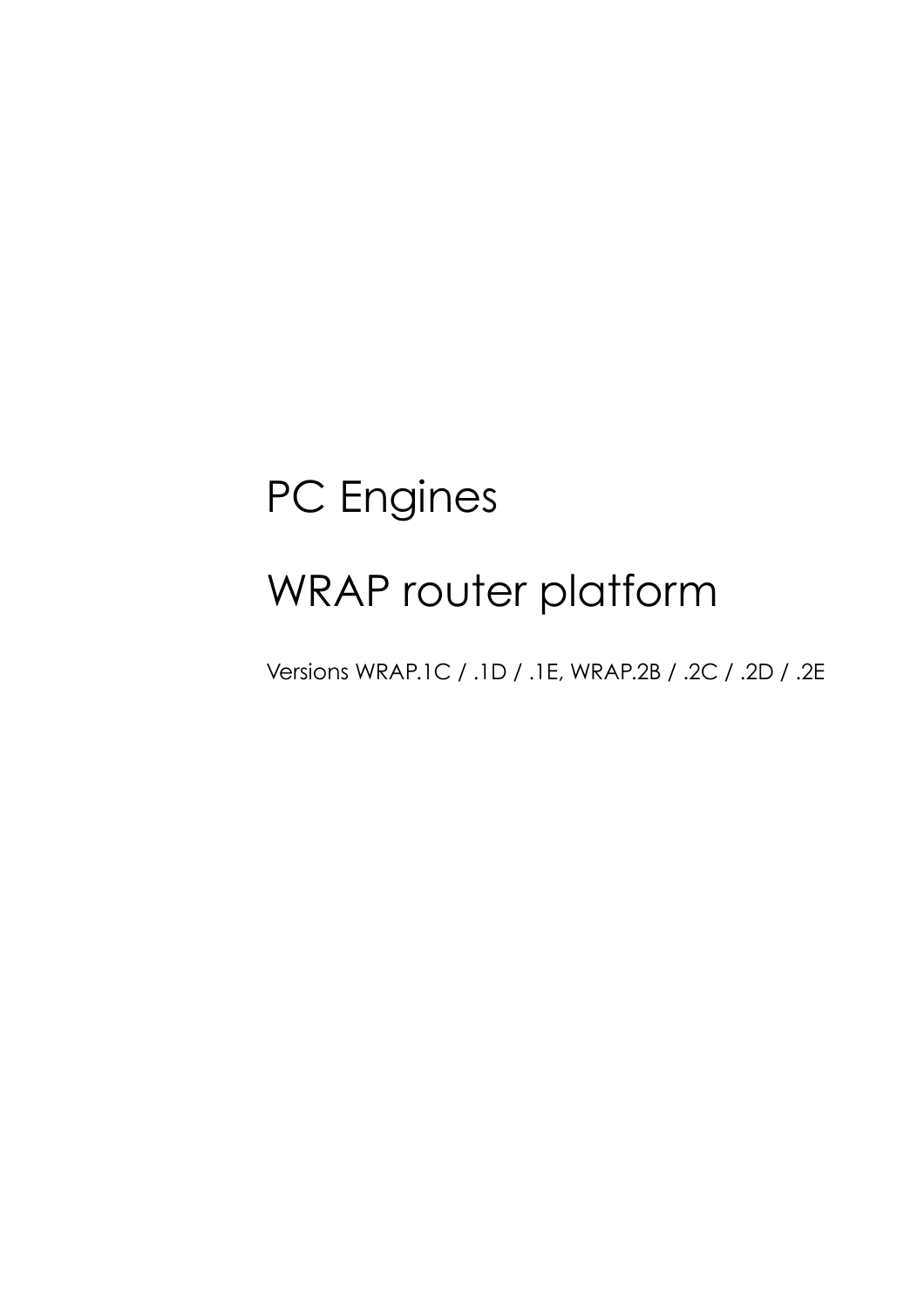2003-2006 PC Engines GmbH. All rights reserved.

PC Engines GmbH pdornier@pcengines.ch www.pcengines.ch

tinyBIOS and PC Engines are trademarks of PC Engines GmbH. All other marks and brands are property of their respective owners.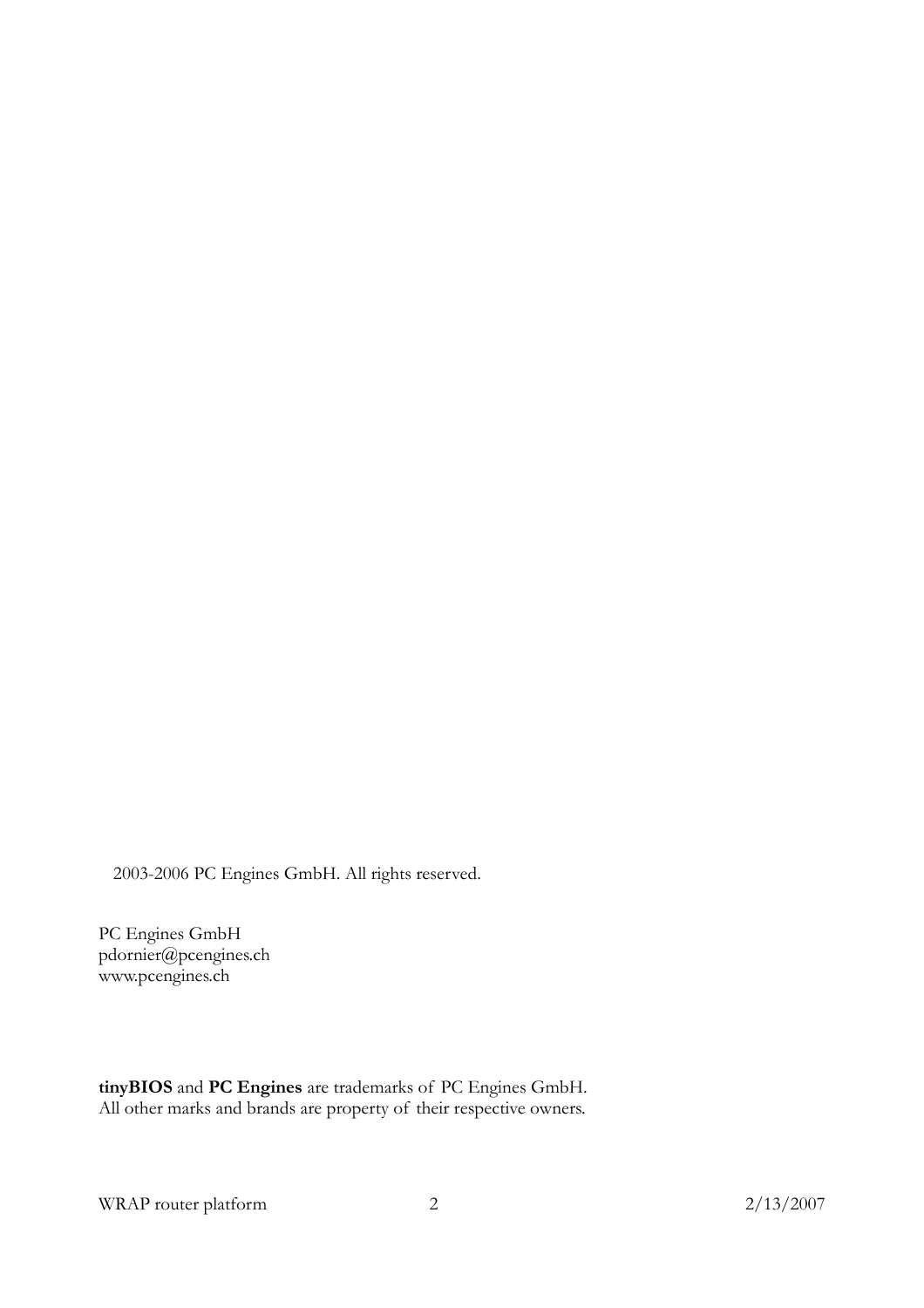# Table of contents

| Federal Communications Commission Statement | $\overline{4}$ |
|---------------------------------------------|----------------|
| CE Declaration of Conformity                | $\overline{4}$ |
| Compliance information                      | $\overline{4}$ |
| Recycling / disposal                        | 5              |
| Introduction / features                     | 6              |
| OEM options                                 | 6              |
| Technical data                              | 8              |
| Block diagram                               | 8              |
| Getting started                             | 9              |
| Setup options                               | 9              |
| CompactFlash partitioning                   | 10             |
| Thermal sensor                              | 10             |
| Front panel LEDs and switch                 | 10             |
| Format of X-Modem upload files              | 11             |
| Power over Ethernet                         | 11             |
| Real-Time Clock                             | 11             |
| Known issues                                | 11             |
| WRAP.1D / WRAP.1E revision changes          | 12             |
| WRAP.1C / WRAP.1D revision changes          | 12             |
| WRAP.2B / WRAP.2C revision changes          | 12             |
| Support                                     | 12             |
| FreeBSD                                     | 13             |
| Linux                                       | 14             |
| MikroTik RouterOS                           | 15             |
| <b>NetBSD</b>                               | 16             |
| OpenBSD                                     | 17             |
| <b>RxDOS</b>                                | 18             |
| WRAP.1C connector pinouts                   | 19             |
| WRAP.1C mechanical dimensions               | 23             |
| WRAP.2B connector pinouts                   | 24             |
| WRAP.2B mechanical dimensions               | 25             |
| Resources                                   | 27             |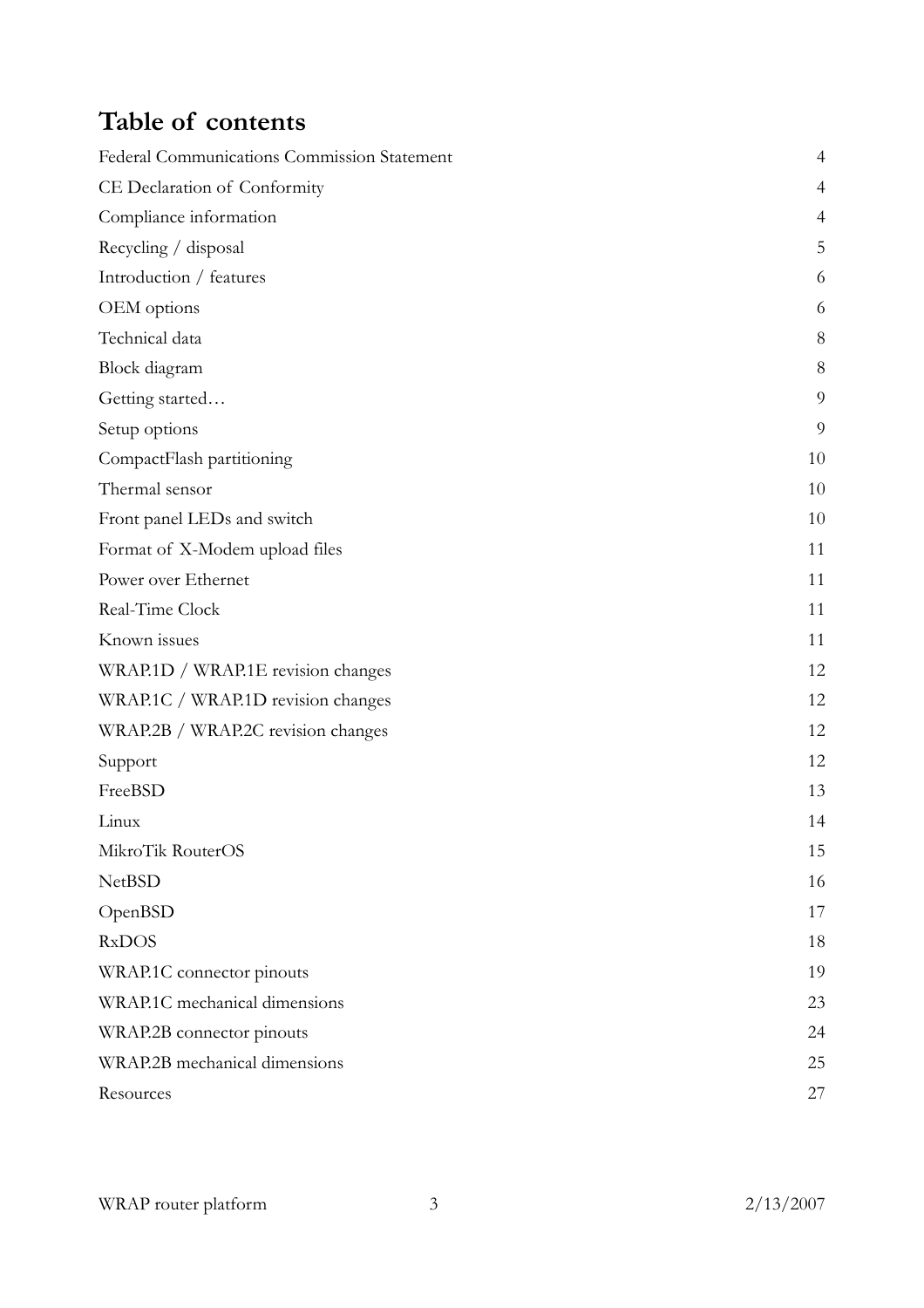### Federal Communications Commission Statement

This device complies with Part 15 of the FCC Rules. Operation is subject to the following two conditions: (1) this device may not cause harmful interference, and (2) this device must accept any interference received, including interference that may cause undesired operation.

This equipment has been tested and found to comply with the limits for a Class B digital device, pursuant to Part 15 of the FCC Rules. These limits are designed to provide reasonable protection against harmful interference in a residential installation. This equipment generates, uses and can radiate radio energy. If this equipment is not installed and used in accordance with the manufacturer's instructions, it may cause harmful interference to radio communications. However, there is no guarantee that interference will not occur in a particular installation. If this equipment does cause harmful interference to radio or television reception, which can be determined by turning the equipment off and on, the user is encouraged to correct the interference by one or more of the following measures:

- Reorient or relocate the receiving antenna.
- Increase the separation between the equipment and receiver.
- Connect the equipment to an outlet on a circuit different from that to which the receiver is connected.
- Consult the dealer or an experienced radio/TV technician for help.

This board is designed for installation in a shielded enclosure (metal or plastic with conductive coating). Shielded cables are required on LAN and serial ports to assure compliance with FCC regulations.

A copy of the test report will be provided on request.

### CE Declaration of Conformity

We, PC Engines GmbH, declare that WRAP.1C / WRAP.1D, when installed in the PC Engines metal enclosure, is in conformance with:

- EN 61000-6-3 and EN 61000-6-4 (EMI emissions, residential and industrial)
- EN 61000-6-1 and EN 61000-6-2 (ESD, susceptibility, residential and industrial)

A copy of the test report will be provided on request.

### Compliance information

For FCC, WRAP has been tested as a CPU board, installed in an enclosure, with the top cover removed. No further testing should be required if the board is used with other FCC tested modular components. Please see http://www.fcc.gov/oet/ for more details. The responsible party for FCC is the importer.

Testing for CE mark must be done at the level of the complete product, possibly including the wireless cards. Please contact PC Engines for assistance and documentation.

For satisfactory resistance to electrostatic discharge events (ESD), the WRAP board should be grounded (e.g. through the mounting holes, or the serial port connector).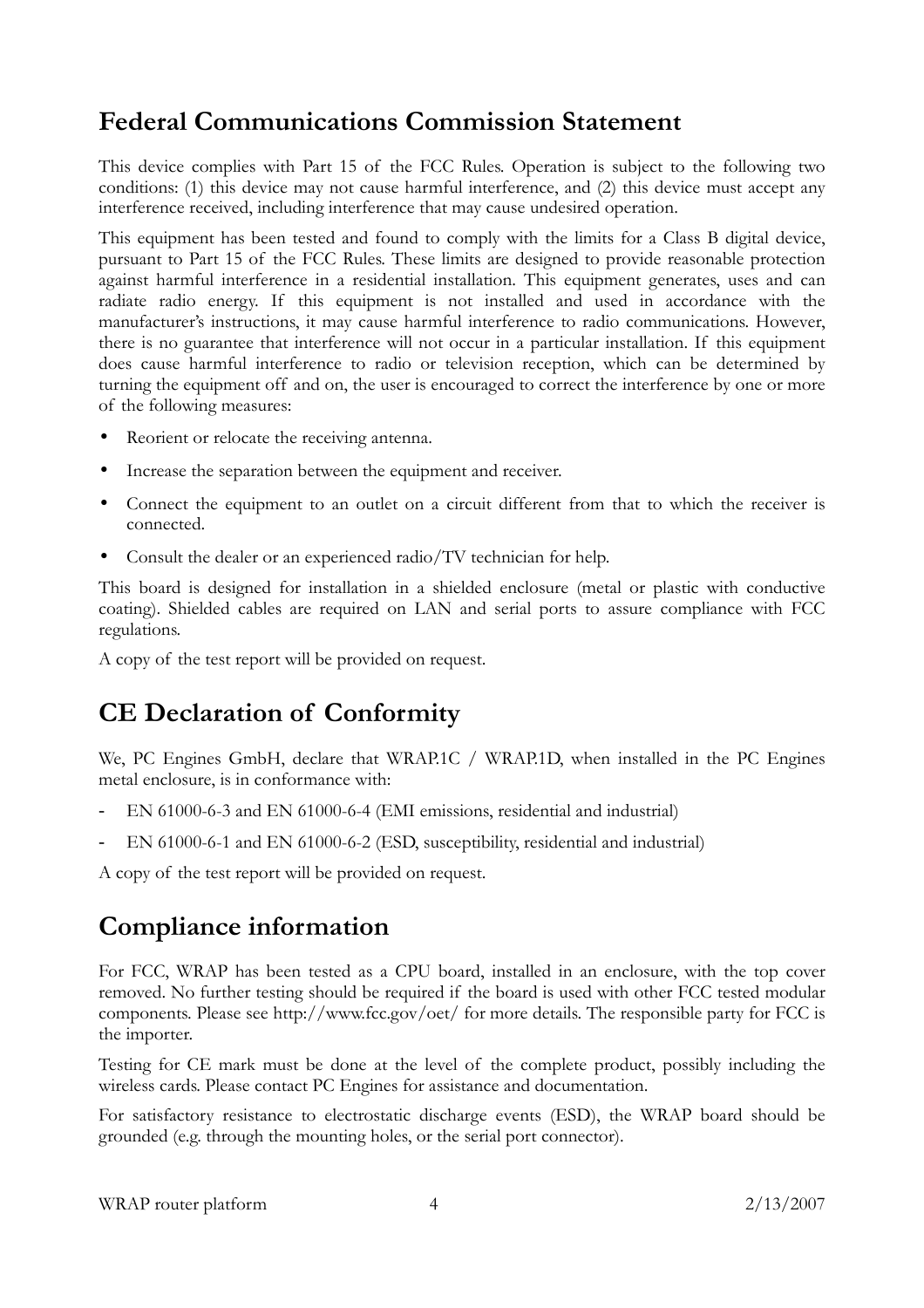# Recycling / disposal



Do not discard electronic products in household trash !

All waste electronics equipment should be recycled properly. Actual procedures depend on your country.

Information for the recycler:

PC Engines enclosures are made of Aluminum.

Batteries, if present, should be cut off or removed from the socket and recycled separately.

PCB boards may include SnPb (tin-lead) solder and should be recycled properly.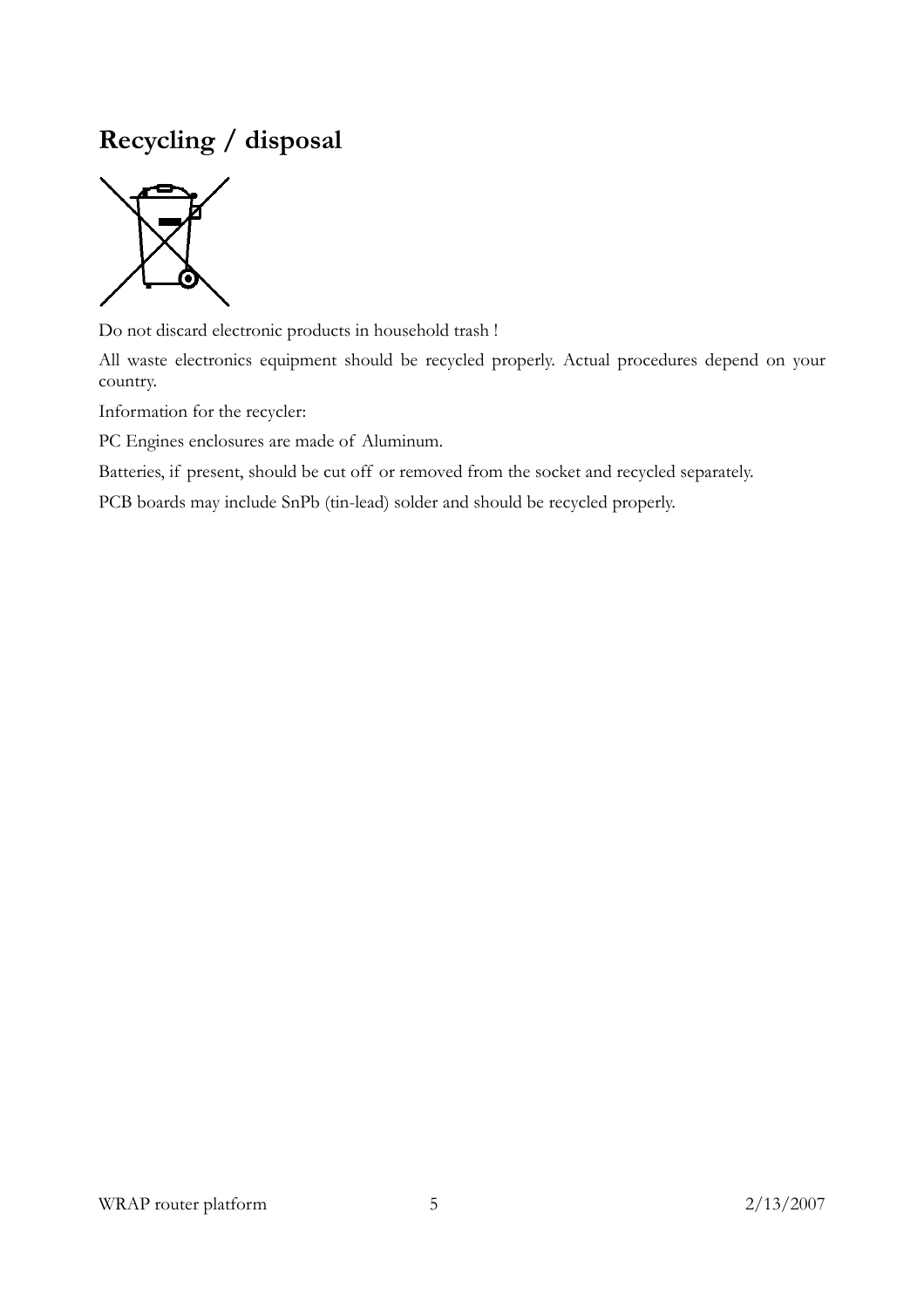# Introduction / features

WRAP is a small single board computer optimized for wireless access and network routing applications.

- National SC1100 CPU, 233 or 266 MHz 5x86 CPU, 16KB cache
- 2 or 3 Ethernet channels (National DP83816); 1 channel on WRAP.2B
- 2 or 1 miniPCI sockets for 802.11 wireless cards and other expansion
- 64 MB SDRAM, 64 bit wide for high memory bandwidth
- 128 KB flash for tinyBIOS system BIOS.
- CompactFlash header for user's operating system and application
- 7 to 18V DC supply through DC jack or passive power over LAN 1 connector
- 1 serial port (DB9 male)
- Watchdog timer built into SC1100 CPU
- LM77 thermal monitor (not on WRAP.2D or WRAP.2E)
- Header for I2C bus (can be used for front panel interface)
- Header for LPC bus (can be used for I/O expansion)
- 3 LEDs and 1 pushbutton switch, freely programmable.

# OEM options

The following accessories are available:

- CompactFlash cards
- Power over Ethernet injector POE.1A

The following options can be configured for larger orders:

- DRAM size (32 MB, 64 MB, 128 MB)
- 1 or 3 Ethernet channels (limit to 1 miniPCI if 3 Ethernet)
- 1 or 0 Serial ports
- Delete front panel LEDs and switch
- Custom BIOS adaptations as needed
- Full BIOS source can be licensed for adaptation by OEM
- USB port (no power over Ethernet, 5V DC supply only)
- Full custom board versions.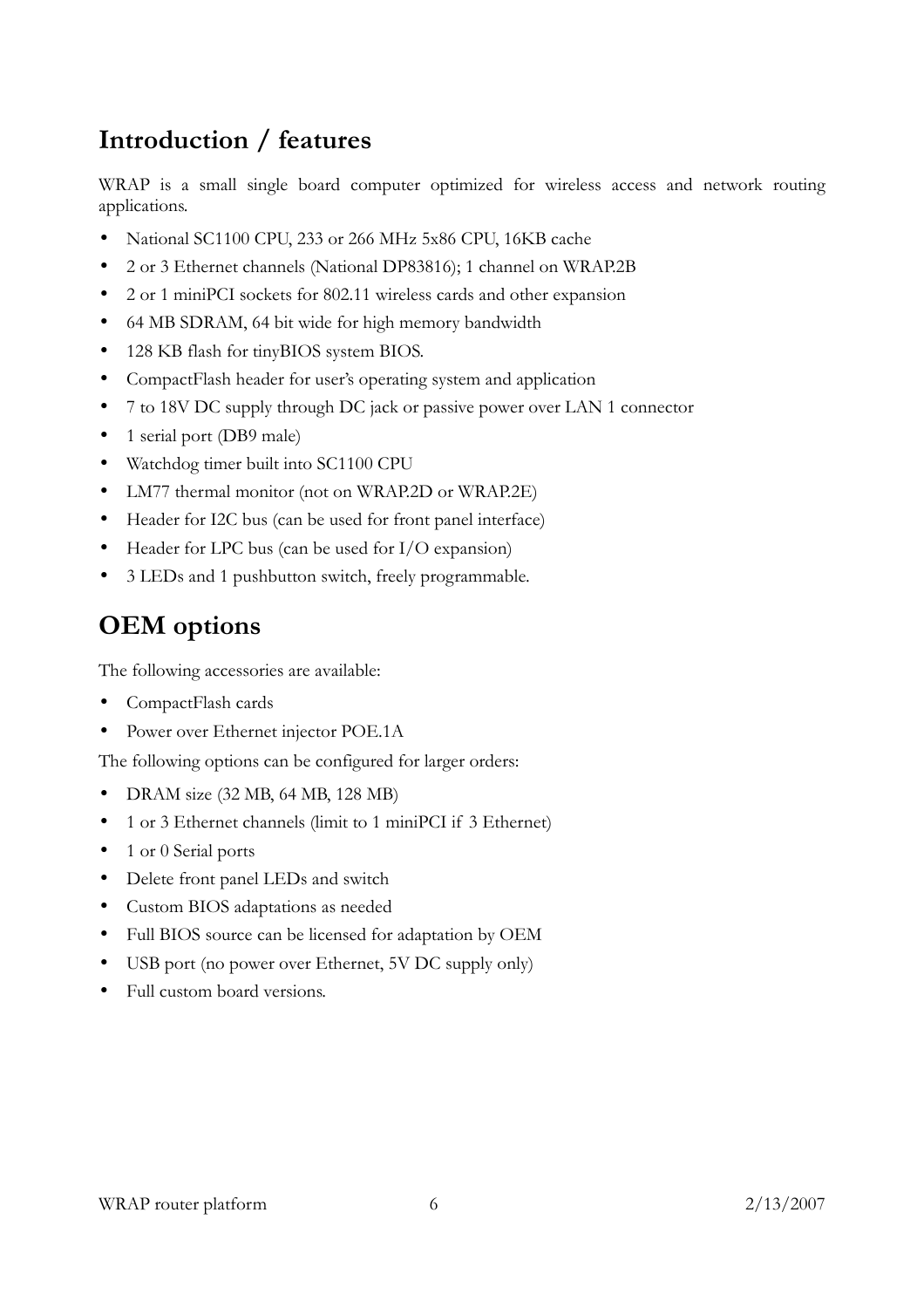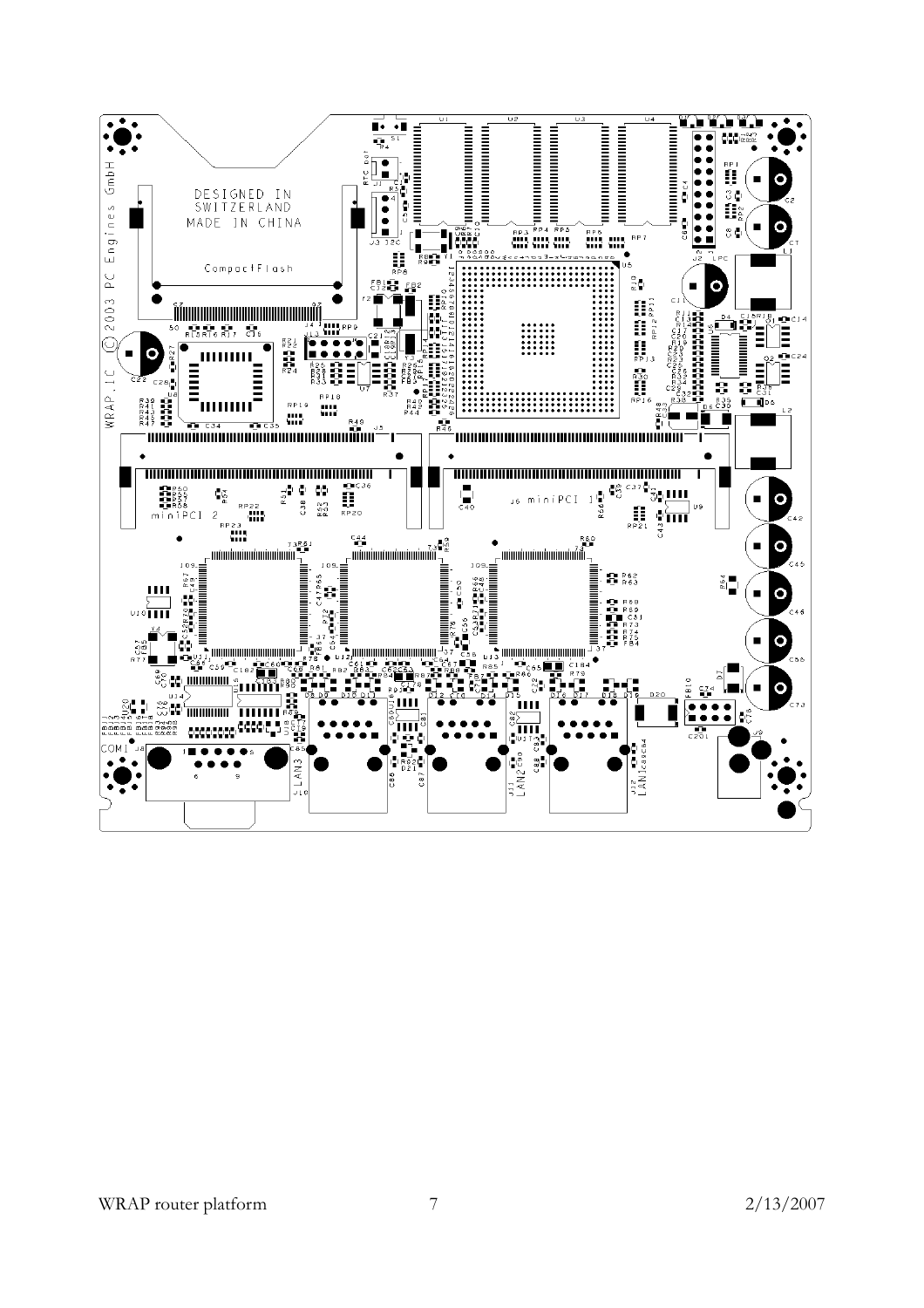

# Technical data

| Power supply      | +12V DC, $\sim$ 0.25A halt, $\sim$ 0.4A active (excluding miniPCI cards)<br>recommended range +7 to +18V DC, TVS limit at 20V !               |
|-------------------|-----------------------------------------------------------------------------------------------------------------------------------------------|
|                   | Center $pin = positive$ , sleeve = ground.                                                                                                    |
| Temperature range | 0 to $50^{\circ}$ C. The temperature range may be extended by using a CPU heat sink<br>(not included), and reducing CPU frequency to 233 MHz. |
| Dimensions        | WRAP.1C = $6 \times 6$ " (152.4 x 152.4 mm)                                                                                                   |
|                   | WRAP.2B = 3.937" x 6.3" (100 x 160 mm)                                                                                                        |

### Block diagram

Full schematics are available on the PC Engines web site.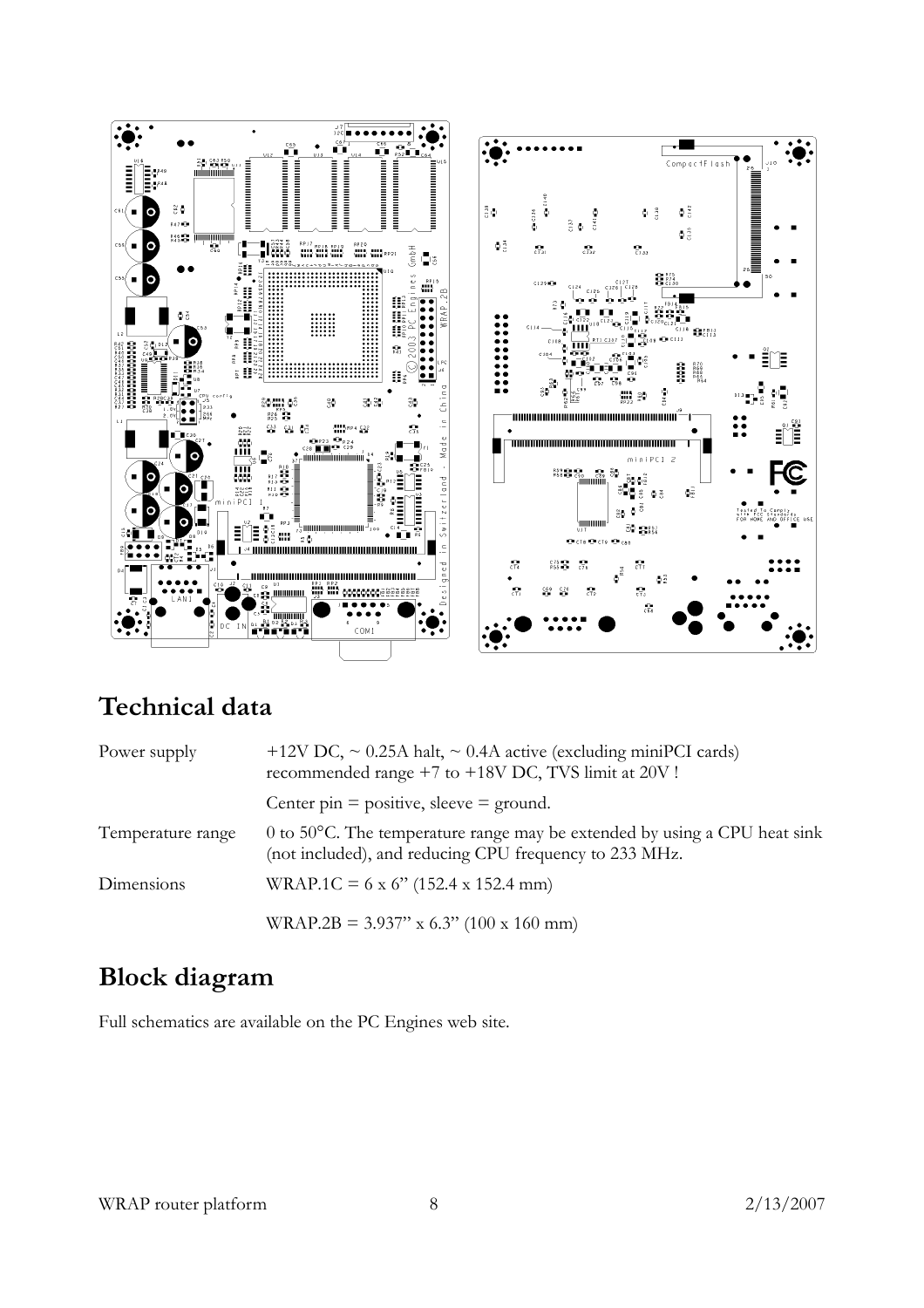

### Getting started…

- Connect a DC power supply to the DC jack J9. 2.1 mm center  $pin = positive$ , sleeve  $=$  ground. Supply voltage should be between 7V and 18V (TVS on the input starts clamping around 20V). Power supply should be able to supply at least 7.5W, 15W suggested for more margin and reliability.
- Connect the serial console using a DB9 null modem cable. Default serial port parameters are 38400 8N1. Do NOT use a 1:1 connected serial cable, as the serial port may get damaged.
- While power is off, insert CompactFlash card with your operating system and application in CompactFlash header J4. Hot swap of CompactFlash cards is not supported !
- Power on...

You should see tinyBIOS startup messages, memory size, CF disk geometry on the serial console.

### Setup options

Configure your terminal emulator for 38400 8N1 (default baud rate), no handshake. To enter setup, type S during the memory test. You should see somethink like the following:

PC Engines WRAP platform tinyBIOS V1.4a (C)1997-2003 PC Engines

```
640 KB Base Memory
64512 KB Extended Memory
```
01F0 Master 848A HYPERSTONE FLASH DISK Phys C/H/S 497/4/32 Log C/H/S 31/32/63

WRAP setup

(9) 9600 baud \*3\* 38400 baud

- (C) CHS mode \*L\* LBA mode
- (X) Xmodem upload (Q) Quit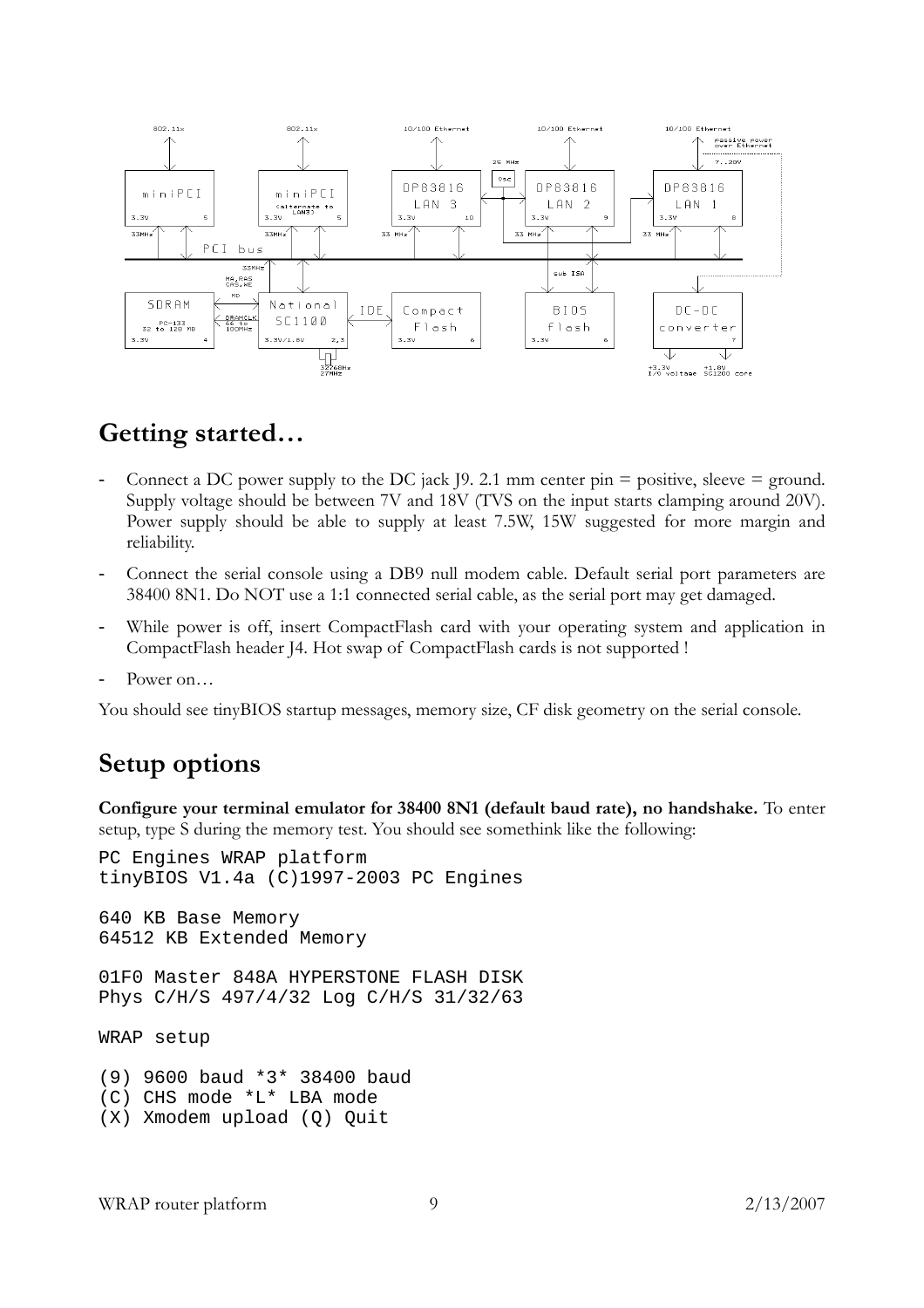The active options are marked by  $*$ , e.g.  $*3*$  means 38400 baud mode is active. Setup options are stored in a 4KB block of flash, not in RTC CMOS. The following options can be set:

- Baud rate 9600 baud (9) or 38400 baud (3). Default is 38400 baud.
- CompactFlash translation mode CHS (C) or LBA (L). Default is CHS.
- XMODEM upload of new firmware (X). Start transmission when prompted. 128 byte and 1024 byte packet sizes can be accepted, CRC mode only. Checksum mode is not supported as it is considered too risky for firmware upgrade.

The actual flash update algorithm is included in the uploaded file. Flash programming takes about two seconds. If power fails during this time, the BIOS chip will need to be reprogrammed through other means.

Quit  $(Q)$  – setup will ask whether it should write the new settings to flash  $(Y)$  or not  $(N)$ .

OEMs can request a utility to insert their own sign-on message into the BIOS binary.

### CompactFlash partitioning

tinyBIOS is set up to configure the CF card in CHS mode. CHS mode is dependent on the geometry of the CF card, but is more likely to work consistently across systems.

If using LBA mode, please make sure that the disk geometry on the system where the card is initialized matches that shown by the WRAP BIOS during startup. A mismatch will cause problems.

Another possible issue are cards with IDE DMA support – the DMA signals are a fairly recent addition to the CF spec, and are not supported by WRAP. If you experience problems with IDE access later in the boot process, try to disable IDE DMA in your operating system.

### Thermal sensor

The thermal sensor will reset the system when the temperature exceeds a critical level (power on  $\text{default} = 80\text{C}$ . Reset will be released when the temperature goes back down.

The LM77 thermal sensor sits on the secondary I2C bus, at address 90h. DOS based sample code is available on request. National also has a Linux driver for the I2C, but this probably needs some work.

### Front panel LEDs and switch

| LED1 $(D3)$ GPIO2  | write $I/O$ port [GPIOBASE] bit 2 | $0 =$ light   |
|--------------------|-----------------------------------|---------------|
| LED2 $(D2)$ GPIO3  | write I/O port [GPIOBASE] bit 3   | $0 =$ light   |
| LED3 $(D1)$ GPIO18 | write I/O port [GPIOBASE] bit 18  | $0 =$ light   |
| Switch (S1) GPIO40 | read I/O port [GPIOBASE+20] bit 8 | $0 =$ pressed |

With tinyBIOS, GPIOBASE is 0F400h. If you would like to write a more generic driver, use the SC1100 I/O base registers to determine GPIOBASE.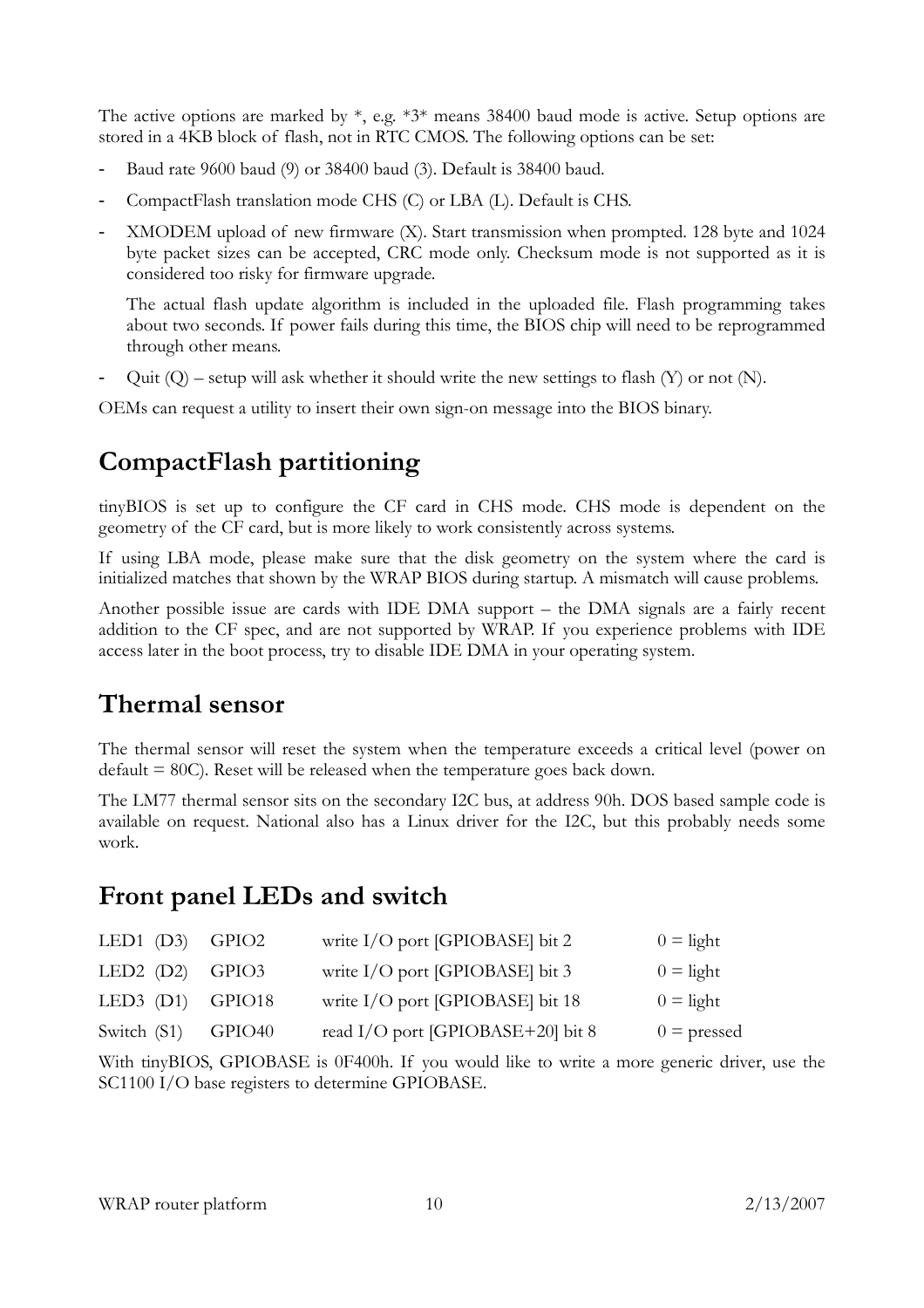## Format of X-Modem upload files

The uploaded file is stored starting at offset 1000:0. The first two bytes are a signature, and should be TB. Setup will do a far call to 1000:2 if the signature is detected. ES:DI points to the end of the uploaded file in memory.

### Power over Ethernet

WRAP implements a passive power over Ethernet scheme, using the unused pairs of LAN1 for power. Power can be injected using a passive POE splitter such as PC Engines POE.1A.

When power is fed in through POE, it is possible to "steal" unregulated power through the DC jack. Please note that this port is not fused. The POE input diode is rated for a current of 3A. Please keep in mind that any EMI energy injected on this port will go out through the Ethernet cable without further filtering.

### Real-Time Clock

WRAP does not include a battery backup for the real-time clock (RTC).

The A3 stepping of the SC1100 CPU had a problem with the 32768 Hz oscillator, leading to potential RTC inaccuracy. This version also was sensitive to ESD on the battery voltage pin.

A backup battery can be connected as follows:

WRAP.1C / .1D: Add a 100 ohm, 0603 resistor in location R5, replace the 0 ohm resistor in location C105 (bottom side) with a 0.1uF 0603 capacitor, install a 2 pin header in location J1. Connect 3V Lithium battery to J1, observing the polarity marks.

WRAP.2B / .2C: Connect 3V battery to J7 pin 7 (positive) and pin 8 (negative).

SC1100 is specified for a battery voltage of 2.4 to 3.6V, drain current 7 to 30  $\mu$ A. At 30 $\mu$ A, a CR2032 Lithium coin cell will last only about a year – please consider a larger CR123 Lithium (often used in cameras).

### Known issues

Reset may not work reliably on very short power interruptions. Please make sure that power remains off for at least a second.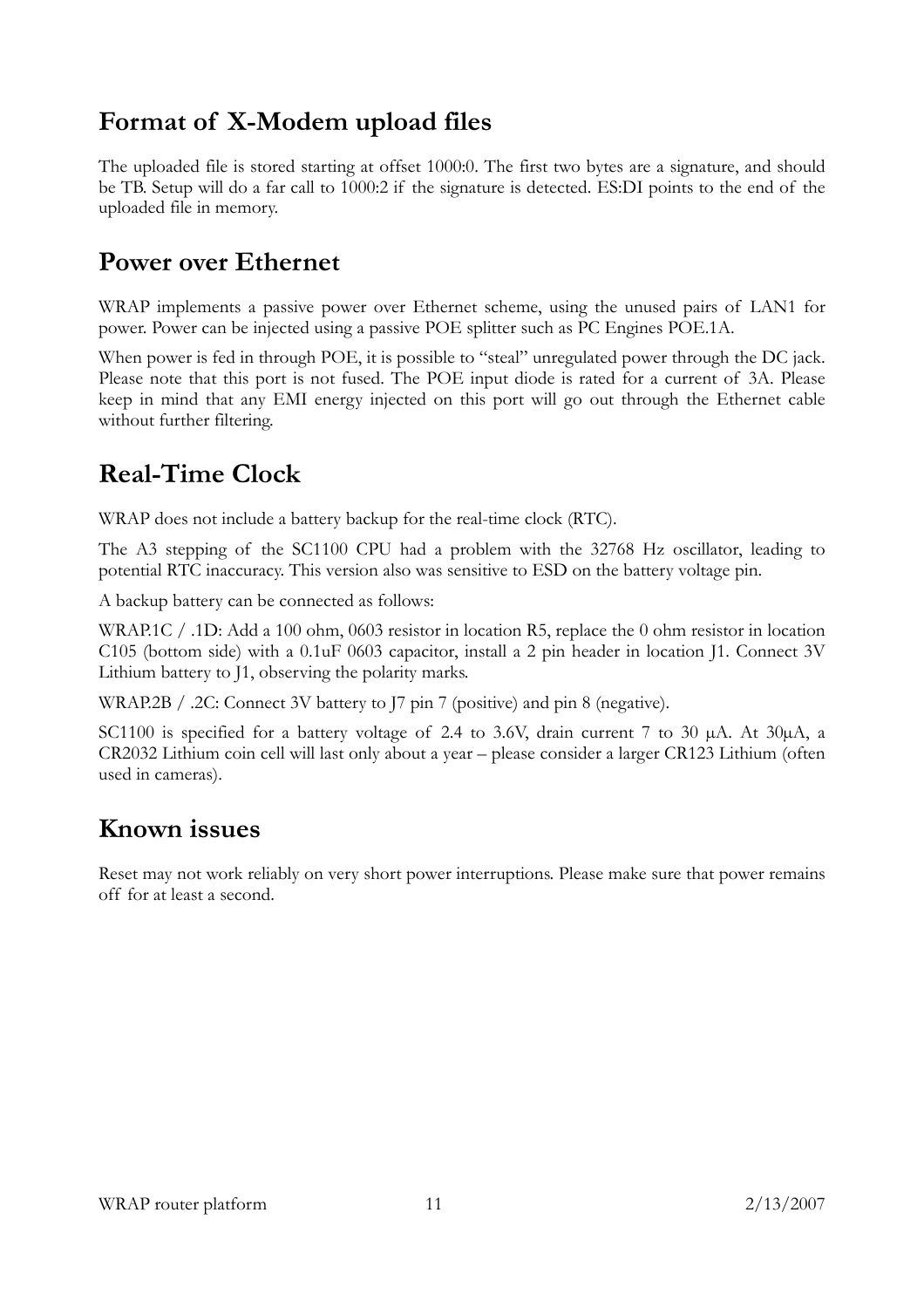# WRAP.1D / WRAP.1E revision changes

The following changes were made going from revision 1D to revision 1E:

| pd 050101 | 3          | Change R97 to 1.5K (ECN009).                                                             |
|-----------|------------|------------------------------------------------------------------------------------------|
|           | 6          | Add optional buzzer (e.g. Hycom HY-05) in place of C22.                                  |
|           | 6          | Add optional soldered battery.                                                           |
|           | 6          | Add IDE DMA support.                                                                     |
|           | 6          | Change to TSOP flash (to make space for soldered<br>battery + commonality with WRAP.2C). |
|           | 7          | Add 2.2nF capacitor on OVERTMP# net (ECN009).                                            |
|           | 7          | Delete MIC8115 alternative reset.                                                        |
|           | 7          | Add BAS40-06 dual diode as alternative to MBR0520L.                                      |
|           | <b>PCB</b> | Reroute OVERTMP# to avoid surge coupling.                                                |
|           | PCB        | Change 4.7uF capacitors to 0805 package.                                                 |
|           |            |                                                                                          |

# WRAP.1C / WRAP.1D revision changes

The following changes were made going from revision 1C (China) to revision 1D (Taiwan):

| pd 040512 | $5\overline{)}$ | Change J5 miniPCI (optional) to REQ3, GNT3.         |
|-----------|-----------------|-----------------------------------------------------|
|           |                 | Change J6 miniPCI (always populated) to REQ0, GNT0. |
|           | 6               | Serial port -> disable auto power down              |
|           |                 | $(ONLINE# = FORCEON high).$                         |
|           | 10              | Change LAN3 to REQ3, GNT3.                          |
|           | PCВ             | Change silk screen to "Assembled in Taiwan".        |

# WRAP.2B / WRAP.2C revision changes

The following changes were made going from revision 2B (China) to revision 2C (Taiwan):

| pd 040520 5 | Change miniPCI socket from $REQ3/GNT3 \rightarrow REQ2 / GNT2$ . |
|-------------|------------------------------------------------------------------|
| pd 040512   | PCB Change silk screen to "Assembled in Taiwan".                 |

# Support

Please email pdornier@pcengines.ch.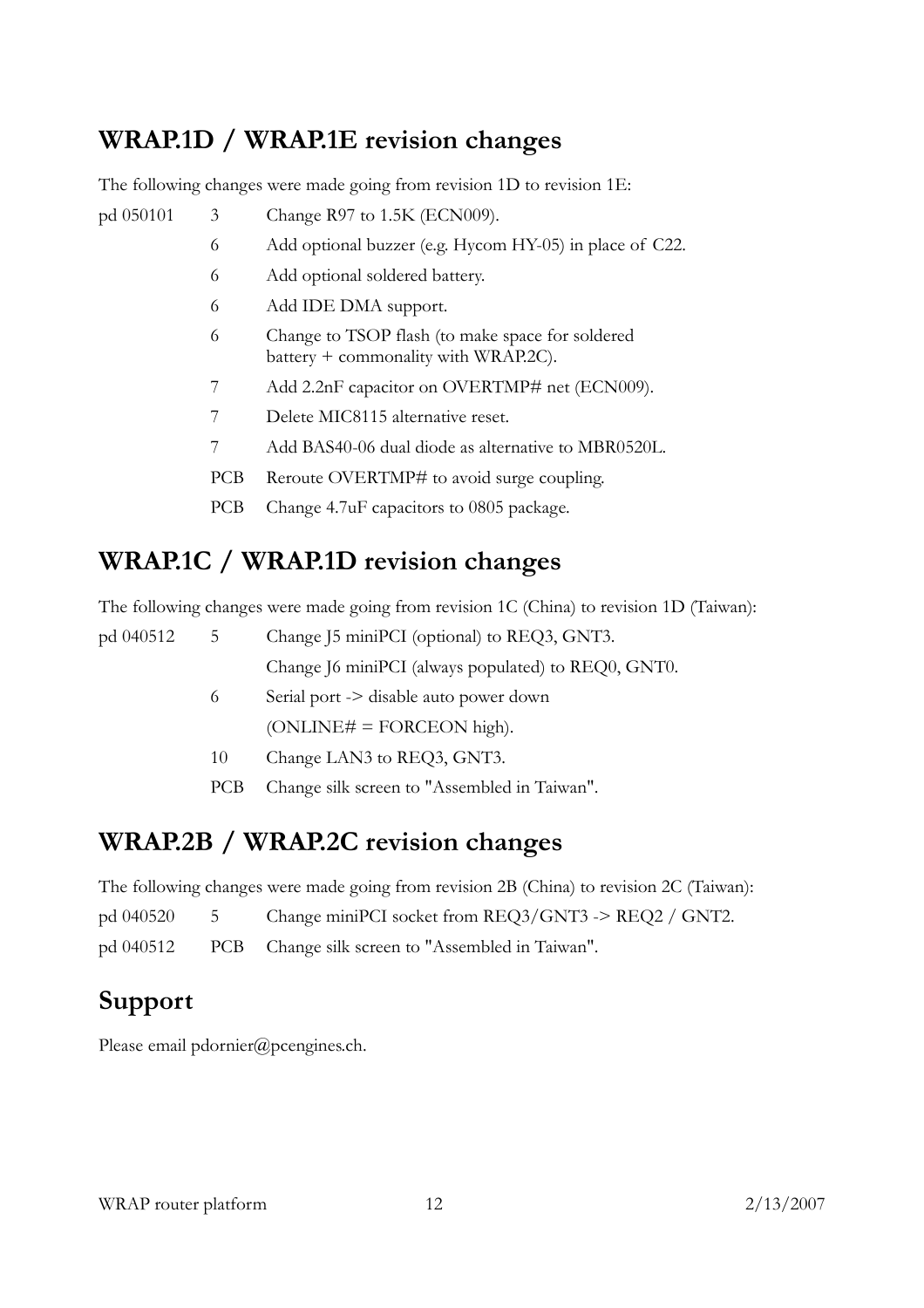# FreeBSD

A ready-to-boot firewall configuration is available at http://www.m0n0.ch/wall/

The default FreeBSD boot sector expects a keyboard controller to be present. This will hang on the WRAP board.

Modify src/sys/boot/i386/boot2/boot1.s to skip this routine (e.g. patch in a ret instruction).

```
//
// Enable A20 so we can access memory above 1 meg.
//
seta20: cli // Disable interrupts
seta20.1: inb $0x64,%al // Get status
       testb $0x2,%al // Busy?
        jnz seta20.1 // Yes
       movb $0xd1,%al // Command: Write
       outb %al,$0x64 // output port
seta20.2: inb $0x64,%al // Get status
       testb $0x2,%al // Busy?
       jnz seta20.2 // Yes
       movb $0xdf,%al // Enable
       outb %al,$0x60 // A20
        sti // Enable interrupts
       retw // To caller
```
(courtesy of Larry Baird) The following lines added to cpu\_reset\_real() in sys/i386/i386/vm\_machdep.c will allow a WRAP board to reboot when running freeBSD:

outl( 0xCF8, 0x80009044UL ); // reset control (SC1100 data // sheet, page 170 outb( 0xCFC, 0x0F ); // system wide reset WRAP support is included in FreeBSD release 5.3 – disable KBD and VGA and recompile the

kernel.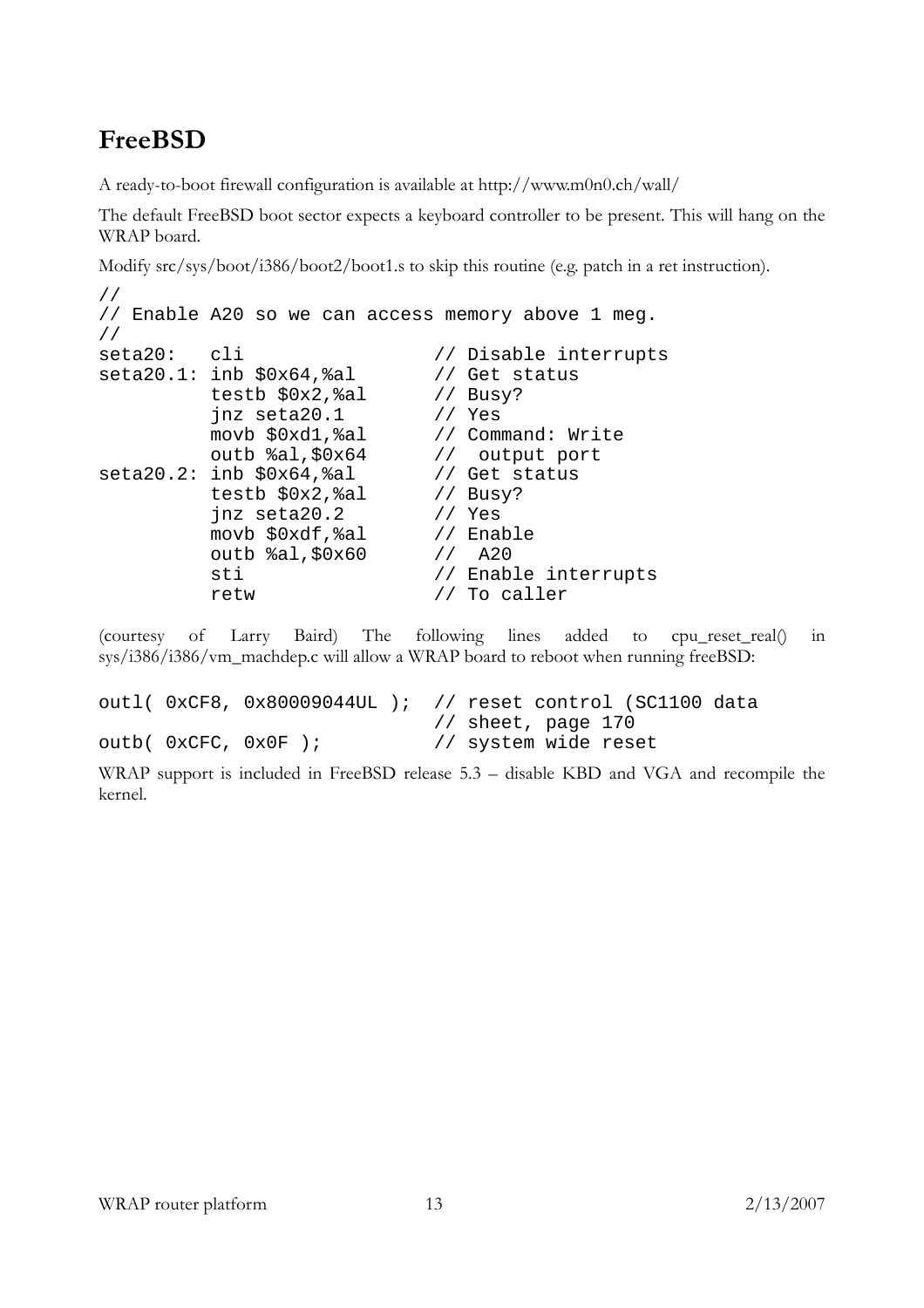## Linux

The kernel should be configured not to look for a keyboard controller to avoid error messages.

A driver for the SC1100 watchdog can be found at http://www.conman.org/software/wd1100 , or at http://www.sk-tech.net/support/soekris.html .

(courtesy of Erich Titl) Linux needs a patch to pc\_keyb.c to avoid the keyboard jammed message at start up. The patch is written by Randy Dunlap and is somewhat difficult to find. A copy can be found at http://cvs.sourceforge.net/viewcvs.py/leaf/devel/etitl/kernel/kbc\_option\_2420.patch .

Old versions of the GRUB boot loader has broken A20 gate code, and may have problems in 8250 / 16550 detection. The UART has the FIFO, detection can be skipped.

Another way (A.J.T. Toorman): change pc\_keyb.c (in Linux kernel file /drivers/char) file as follows:

```
#define kbd controller present() 0
```
Reboot through the non-existing keyboard controller will not work. For LRP / Bering, edit syslinux.cfg:

default linux rw reboot=bios initrd=initrd.lrp init=/linuxrc ...

Direct hardware reset:

|  | mov eax, 080009044h | ireset control,             |  |  |
|--|---------------------|-----------------------------|--|--|
|  | mov dx, Ocf8h       | ;SC1100 data sheet page 170 |  |  |
|  | out dx, eax         |                             |  |  |
|  | mov al.Of           | isystem wide reset          |  |  |
|  | mov dl, Ofch        |                             |  |  |
|  | out dx, al          |                             |  |  |

LED access (contributed by Josef Liška, used LRP Bering 2.2.2):

#led3on echo "A" | dd of=/dev/port bs=1 count=1 seek=62466 #led3off echo "L" | dd of=/dev/port bs=1 count=1 seek=62466 #led12on echo "A" | dd of=/dev/port bs=1 count=1 seek=62464 #led12off echo "L" | dd of=/dev/port bs=1 count=1 seek=62464 #led1on 2off echo "H" | dd of=/dev/port bs=1 count=1 seek=62464 #led 1off 2on echo "D" | dd of=/dev/port bs=1 count=1 seek=62464

I2C: The stock linux kernel driver (scx200\_acb) looks for the two ACCESS.bus interfaces at addresses 0x820 and 0x840, while tinyBIOS configures then at 0x810 and 0x820. Load the driver as follows:

modprobe scx200\_acb base=0x810,0x820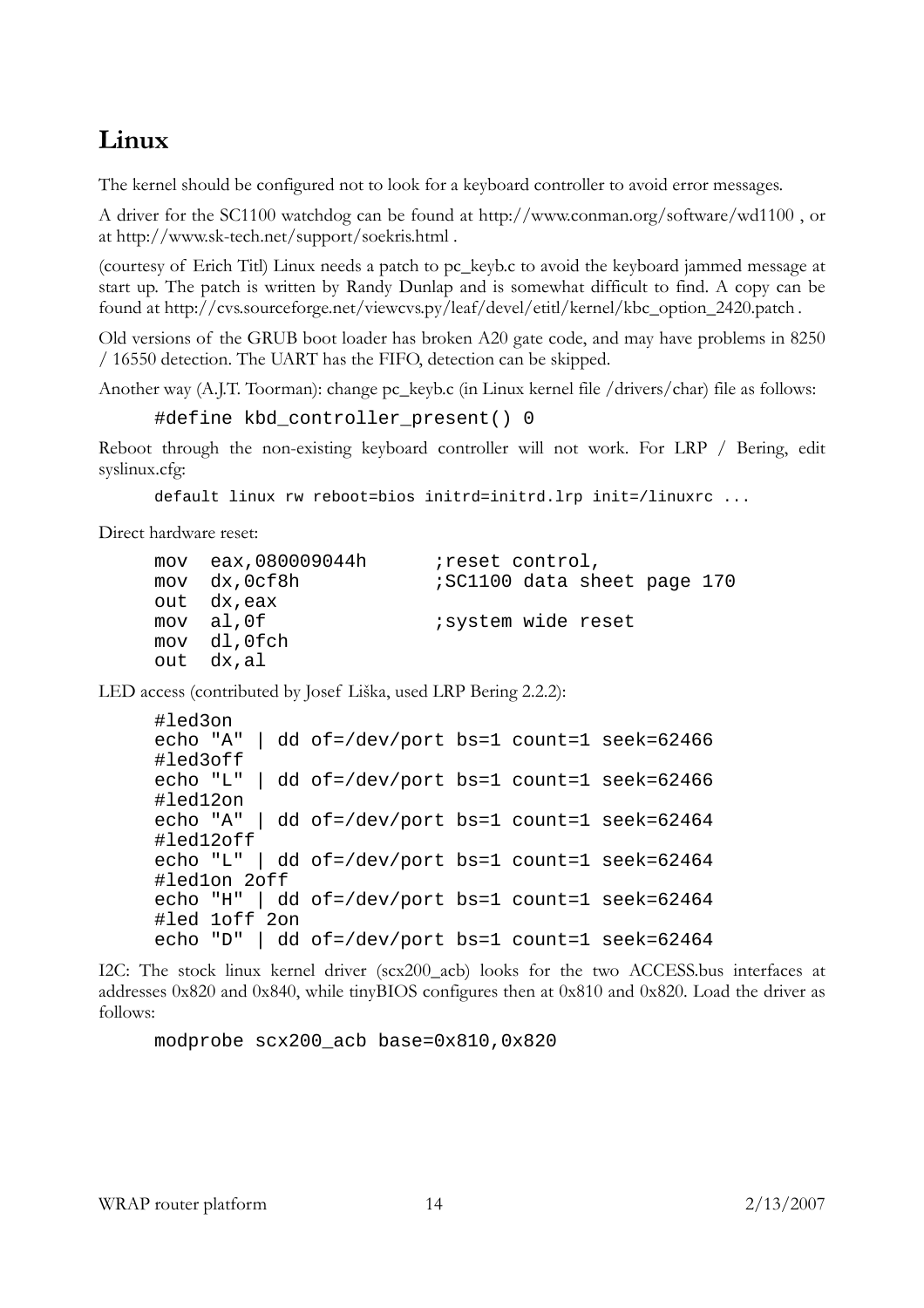### MikroTik RouterOS

Please request the latest BIOS version from PC Engines when using RouterOS.

RouterOS is very picky about CompactFlash cards, do extensive torture tests including repeated configuration and shutdown cycles before qualifying for production use.

WRAP does not include a keyboard controller. To ensure clean restart, please install the package

routerboard.npk

from

http://www.mikrotik.com/download.html#v2 -> all\_packages.zip

The package is designed for MikroTik's RouterBOARD, but will also work for WRAP. Source: MikroTik technical support.

RouterBOARD, RouterOS and MikroTik are trademarks of MikroTik.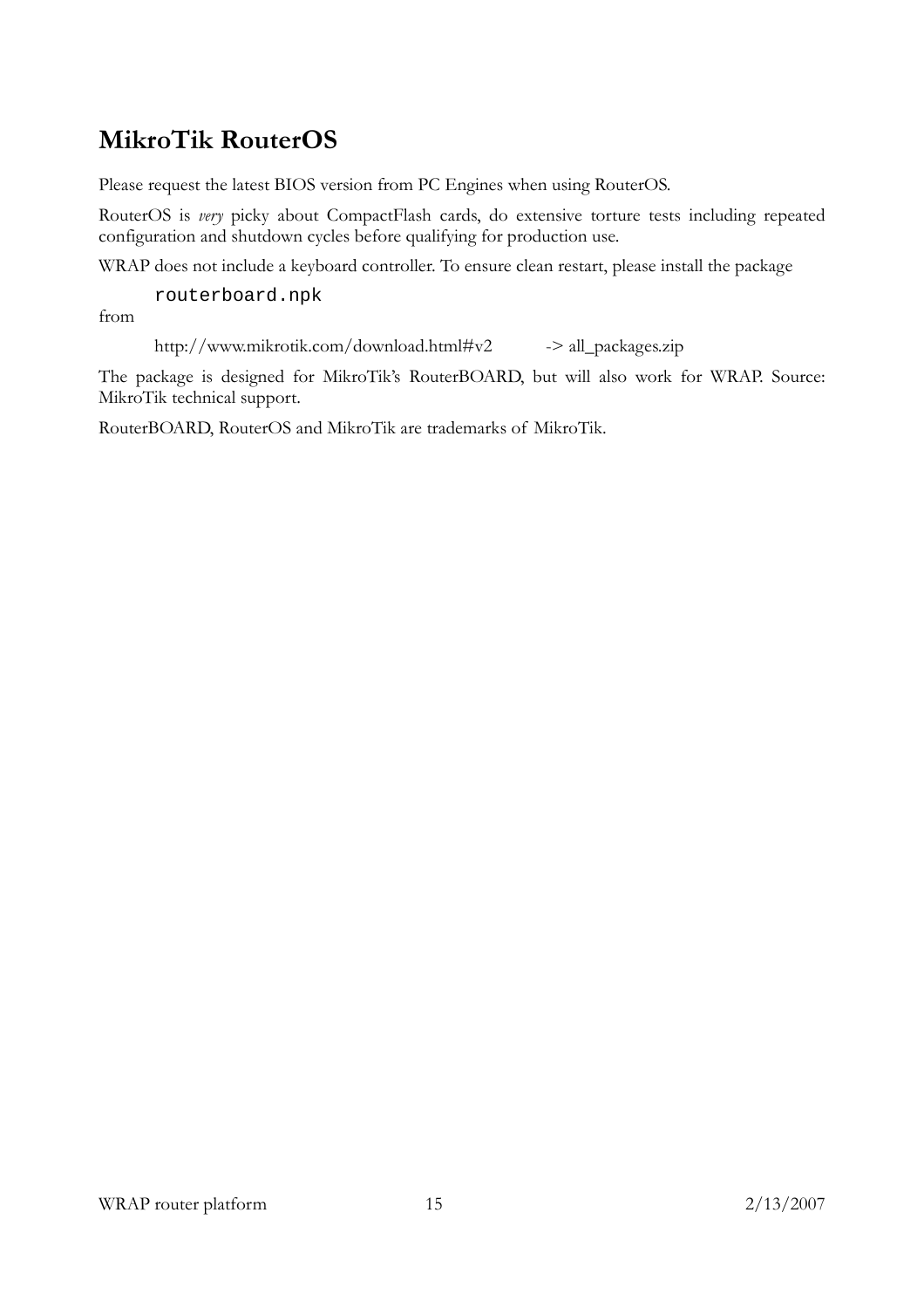# NetBSD

For USB support, please add the following to the kernel config file:

| options | PCIBIOS            | # PCI BIOS support                               |
|---------|--------------------|--------------------------------------------------|
| options | PCIBIOSVERBOSE     | # PCI BIOS verbose info                          |
| options | PCIBIOS_ADDR_FIXUP | # fixup PCI I/O addresses                        |
| options | PCIBIOS BUS FIXUP  | # fixup PCI bus numbering                        |
| options |                    | PCIBIOS_INTR_FIXUP # fixup PCI interrupt routing |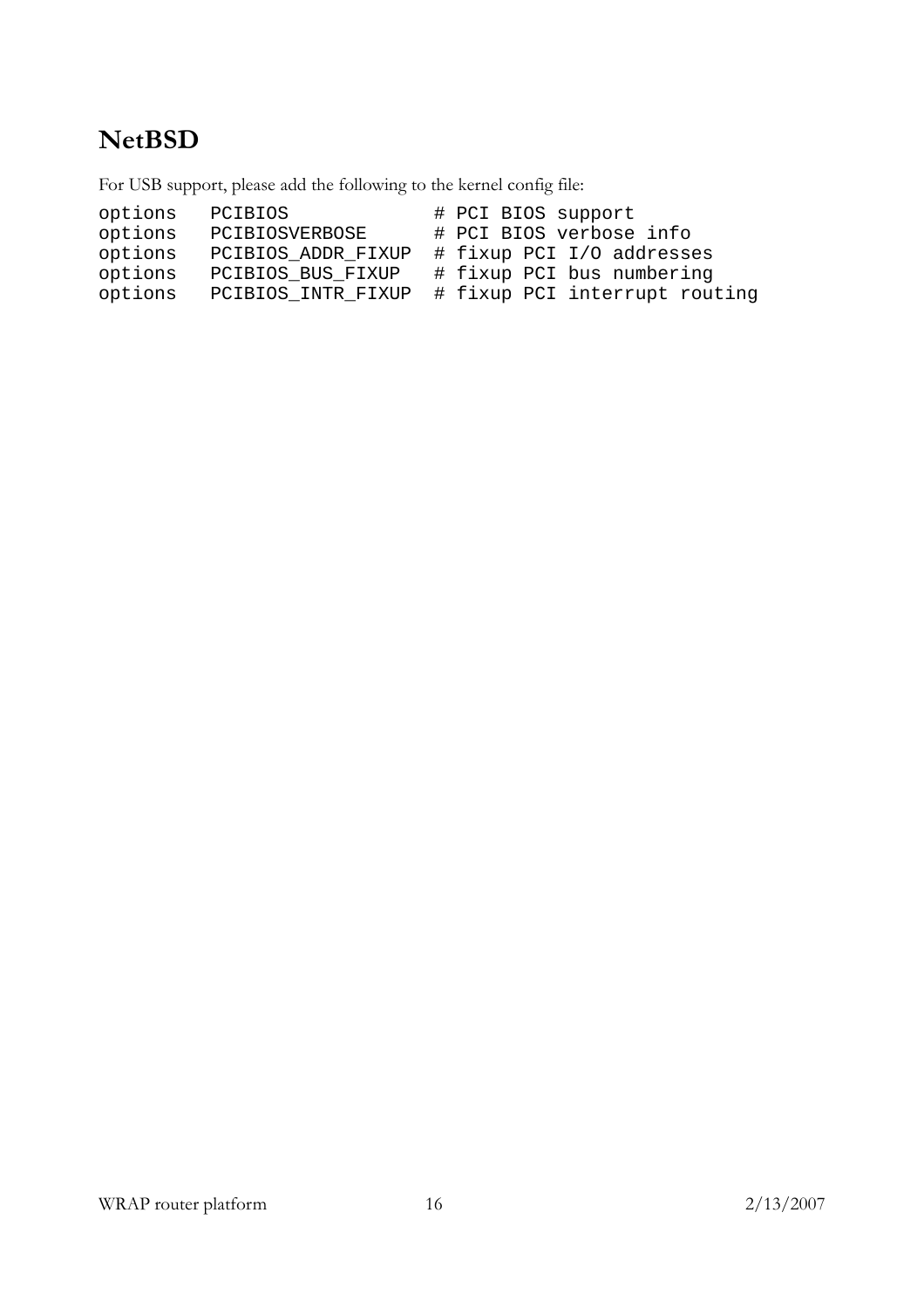# OpenBSD

WRAP support is included in OpenBSD 3.5. To read and write the GPIO pins, the gpioctl program included with this package can be used:

```
Quick start for the PC Engines WRAP.1C users:
# gpioctl 40
This will read the state of the button (0 means pressed).
# gpioctl -c 2 pp out
This will turn the first led on, to turn off write 1 to the pin,
it's reversed. For the second and the third leds use pins 3 and
18.
```
Even more WRAP support in OpenBSD 3.6:

- New gscpcib(4) driver for National Semiconductor Geode SC1100 PCI-ISA bridges.
- New iic(4) driver for Inter IC (I2C) master/slave buses.
- New Imtemp(4) driver for National Semiconductor LM75/LM77 temperature sensors.
- New gscsio(4) driver for National Semiconductor Geode SC1100 Super I/O chips.
- New gpio(4) driver and accompanying gpioctl(8) utility for supporting General Purpose Input/Output.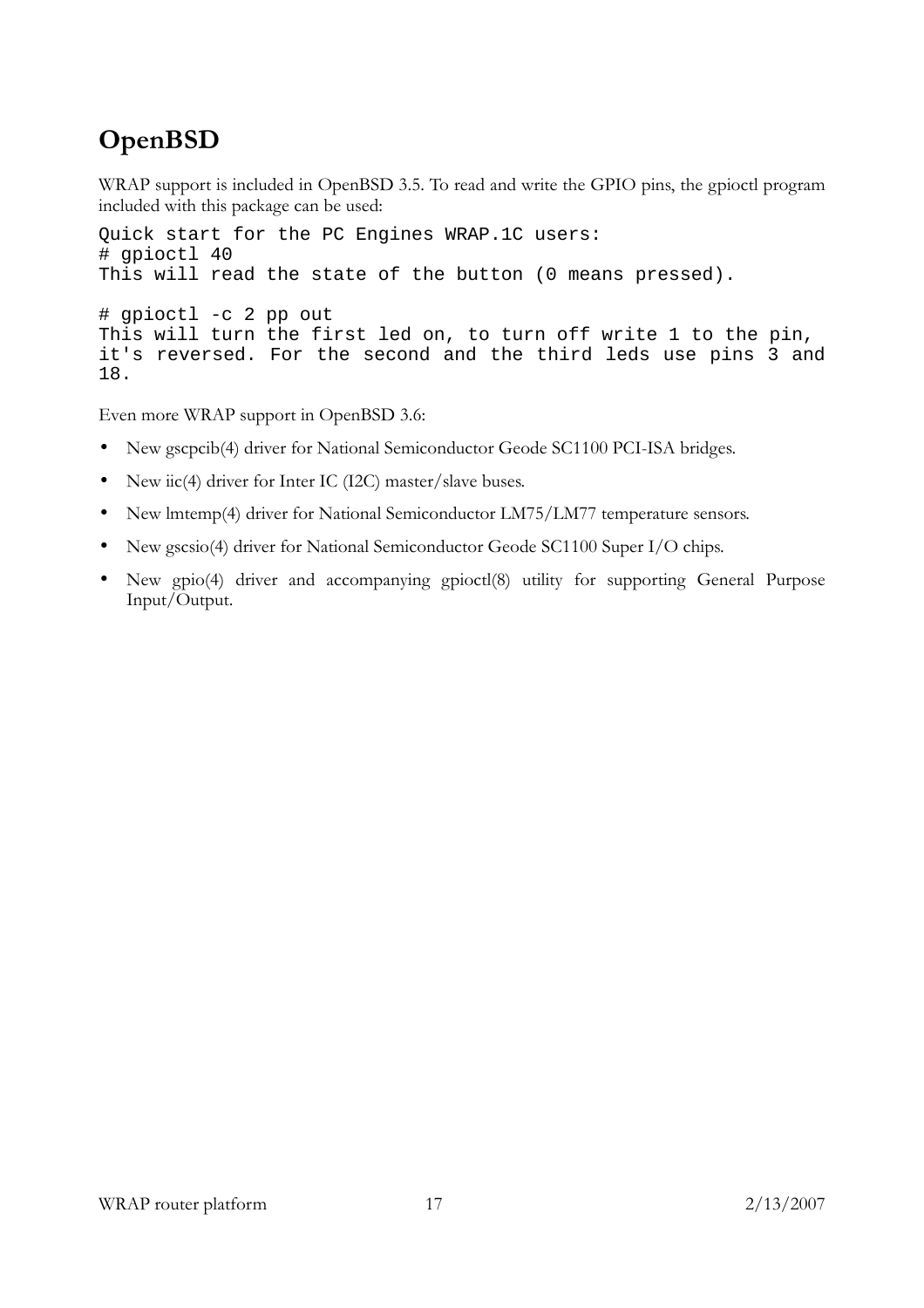# RxDOS

RxDOS is a free DOS-compatible operating system written by Michael Podanoffsky. RxDOS can be used for functional testing.

RxDOS seems to be badly behaved on the serial console, though.

Full A386 source code and binary can be found at http://os.drake3d.com/

Recommended procedure to install on a CompactFlash card:

- 1. Select translation mode for the CF card to be LBA.
- 2. Clear partition sector using a disk editor if necessary.
- 3. Create partition with FDISK. If the CompactFlash card is drive C, make partition active.
- 4. Reboot, then FORMAT partition.
- 5. If the CompactFlash is drive D, use the partition editor EDPART (download from Simtel) to make the partition active.
- 6. Modify mk\_boot.bat (RxDOS bin directory) as needed, execute it:

makerxd\_boot -1 -s d copy ..\rxdosbio\rxdosbio.sys d: copy ..\rxdos\rxdos.sys d: copy ..\rxdoscmd\rxdoscmd.com d: copy autobat d:\autoexec.bat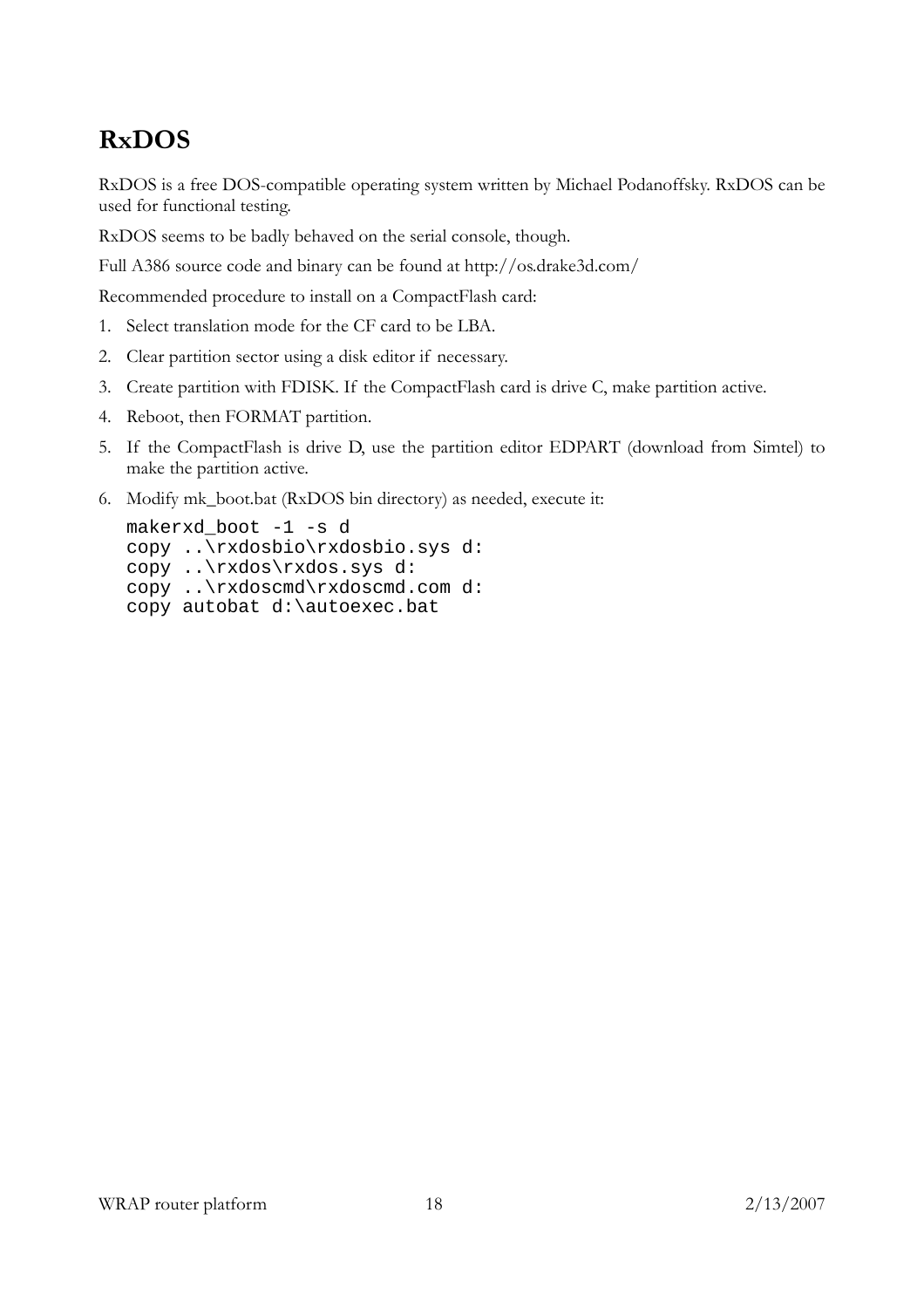### WRAP.1C connector pinouts

#### J1 RTC battery

This connector is depopulated on current versions. Contact PC Engines for details if RTC is required !

- 1 VBAT battery + (3V Lithium battery)<br>2 GND battery -
- GND battery -

#### J2 LPC expansion

The LPC port can be used to connect a super I/O device, or for an alternate flash EPROM to start with a corrupted or blank flash EPROM on board. These pins can also be reprogrammed as GPIO (not tested): Clear PMR pin multiplex register (I/O 09030h) bit 14 and 16, then set correct GPIO direction (input / output). Please see the SC1100 data sheet for details.

| 1              | PCLK2            | $LPC$ clock $(33 \text{ MHz})$ |                                                                          |
|----------------|------------------|--------------------------------|--------------------------------------------------------------------------|
| $\overline{2}$ | GND              | ground                         |                                                                          |
| 3              | LAD <sub>0</sub> | LPC data 0                     | (GPIO32)                                                                 |
| 4              | <b>GND</b>       | ground                         |                                                                          |
| 5              | LAD1             | LPC data 1                     | (GPIO33)                                                                 |
| 6              | <b>GND</b>       | ground                         |                                                                          |
|                | LAD <sub>2</sub> | LPC data 2                     | (GPIO34)                                                                 |
| 8              | <b>GND</b>       | ground                         |                                                                          |
| 9              | LAD3             | LPC data 3                     | (GPIO35)                                                                 |
| 10             | <b>GND</b>       | ground                         |                                                                          |
| 11             | LFRAME#          | LPC frame                      | (GPIO37)                                                                 |
| 12             | GND              | ground                         |                                                                          |
| 13             | PCIRST#          | reset (active low)             |                                                                          |
| 14             | NC               | reserved                       |                                                                          |
| 15             | <b>LPCISP</b>    |                                | high to use LPC flash, low to use on-board flash, pulled low by resistor |
| 16             | NC               | reserved                       |                                                                          |
| 17             | <b>GND</b>       | ground                         |                                                                          |
| 18             | V3               | $+3.3V$ supply                 |                                                                          |
| 19             | <b>SERIRQ</b>    | serial interrupt               | (GPIO39)                                                                 |
| 20             | LDRQ#            | LPC DMA request                | (GPIO36)                                                                 |

#### J3 I2C header

This header can be used to connect user specific hardware, e.g. a front panel microcontroller, or for a licensing dongle.

|                             | $+3.3V$    | power supply           |
|-----------------------------|------------|------------------------|
| $\mathcal{D}_{\mathcal{L}}$ | SCL1       | I <sub>2</sub> C clock |
| 3                           | SDA1       | I2C data               |
|                             | <b>GND</b> | ground                 |

#### J4 CompactFlash

The CompactFlash card is used in True IDE mode. Hot insertion is not supported – please power off the unit before inserting a CF card.

- 1 GND ground
- 2 D3 IDE data

WRAP router platform 19 2/13/2007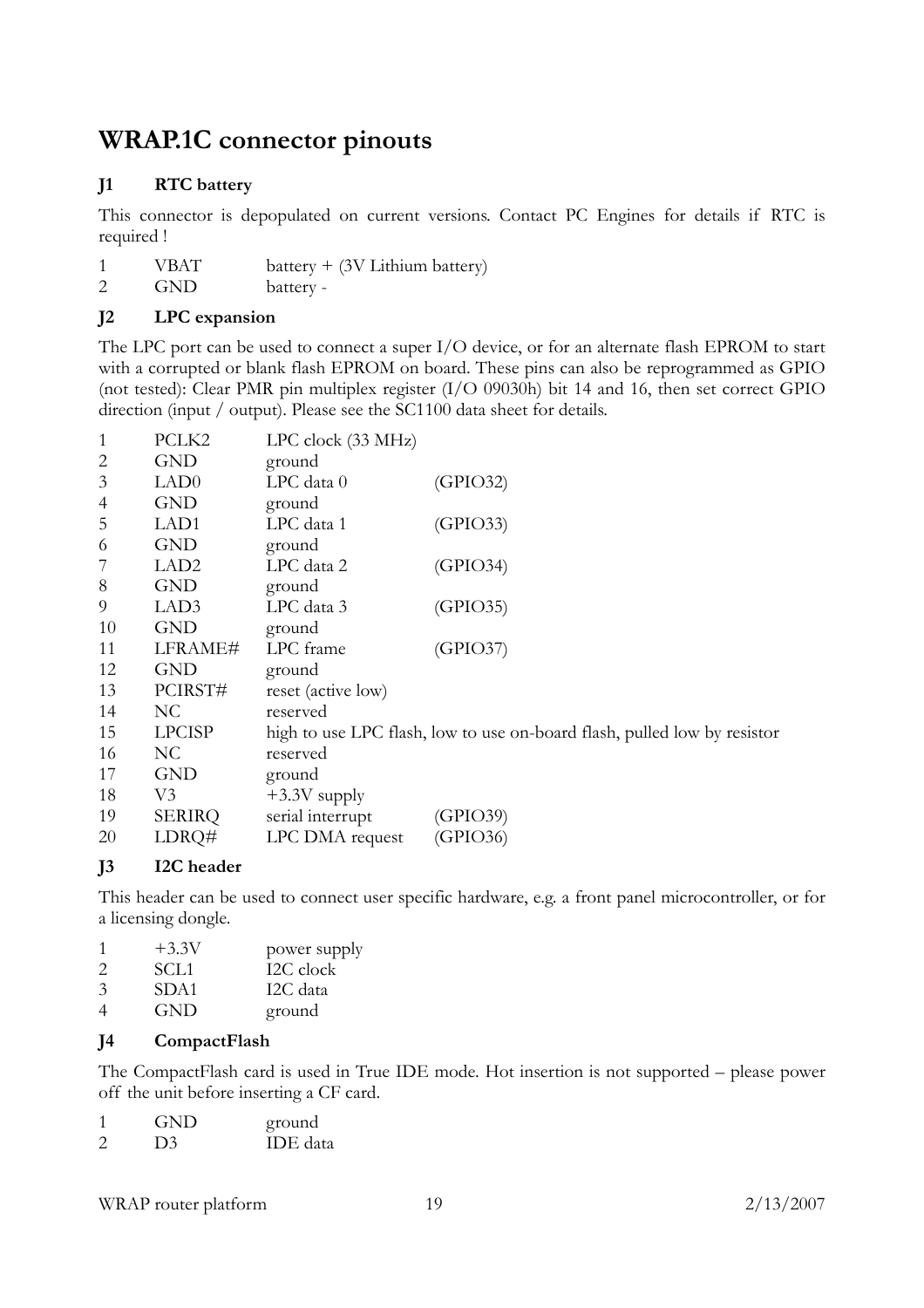| 3              | D4              | IDE data                        |
|----------------|-----------------|---------------------------------|
| $\overline{4}$ | D <sub>5</sub>  | IDE data                        |
| 5              | D <sub>6</sub>  | IDE data                        |
| 6              | D7              | IDE data                        |
| 7              | CS0#            | IDE decode (1F01F7)             |
| 8              | A10             | ground                          |
| 9              | ATASEL#         | ground to select true IDE mode  |
| 10             | A <sub>9</sub>  | ground                          |
| 11             | A8              | ground                          |
| 12             | A7              | ground                          |
| 13             | <b>VCC</b>      | $+3.3V$ power supply            |
| 14             | A6              | ground                          |
| 15             | A <sub>5</sub>  | ground                          |
| 16             | A4              | ground                          |
| 17             | A <sub>3</sub>  | ground                          |
| 18             | A2              | <b>IDE</b> address              |
| 19             | A1              | <b>IDE</b> address              |
| 20             | A0              | <b>IDE</b> address              |
| 21             | D <sub>0</sub>  | IDE data                        |
| 22             | D <sub>1</sub>  | IDE data                        |
| 23             | D2              | IDE data                        |
| 24             | IO16#           | 16 bit decode, not connected    |
| 25             | CD2#            | card detect, not connected      |
| 26             | CD1#            | card detect. not connected      |
| 27             | D11             | IDE data                        |
| 28             | D <sub>12</sub> | IDE data                        |
| 29             | D13             | IDE data                        |
| 30             | D14             | IDE data                        |
| 31             | D <sub>15</sub> | <b>IDE</b> data                 |
| 32             | CS1#            | IDE decode (3F63F7)             |
| 33             | VS1#            | not connected                   |
| 34             | IOR#            | IDE read strobe                 |
| 35             | IOW#            | IDE write strobe                |
| 36             | WE#             | connected to $+3.3V$            |
| 37             | IRQ             | IDE interrupt                   |
| 38             | VCC             | +3.3V power supply              |
| 39             | CSEL#           | cable select, ground $=$ master |
| 40             | VS2#            | not connected                   |
| 41             | RESET#          | IDE reset, active low           |
| 42             | <b>IORDY</b>    | <b>IDE</b> ready                |
| 43             | INPACK#         | not connected                   |
| 44             | REG#            | connected to $+3.3V$            |
| 45             | DASP#           | pulled up                       |
| 46             | PDIAG#          | pulled up                       |
| 47             | D <sub>8</sub>  | IDE data                        |
| 48             | D <sub>9</sub>  | IDE data                        |
| 49             | D10             | <b>IDE</b> data                 |
| 50             | GND             | ground                          |
|                |                 |                                 |

The CompactFlash specification can be found at www.compactflash.org.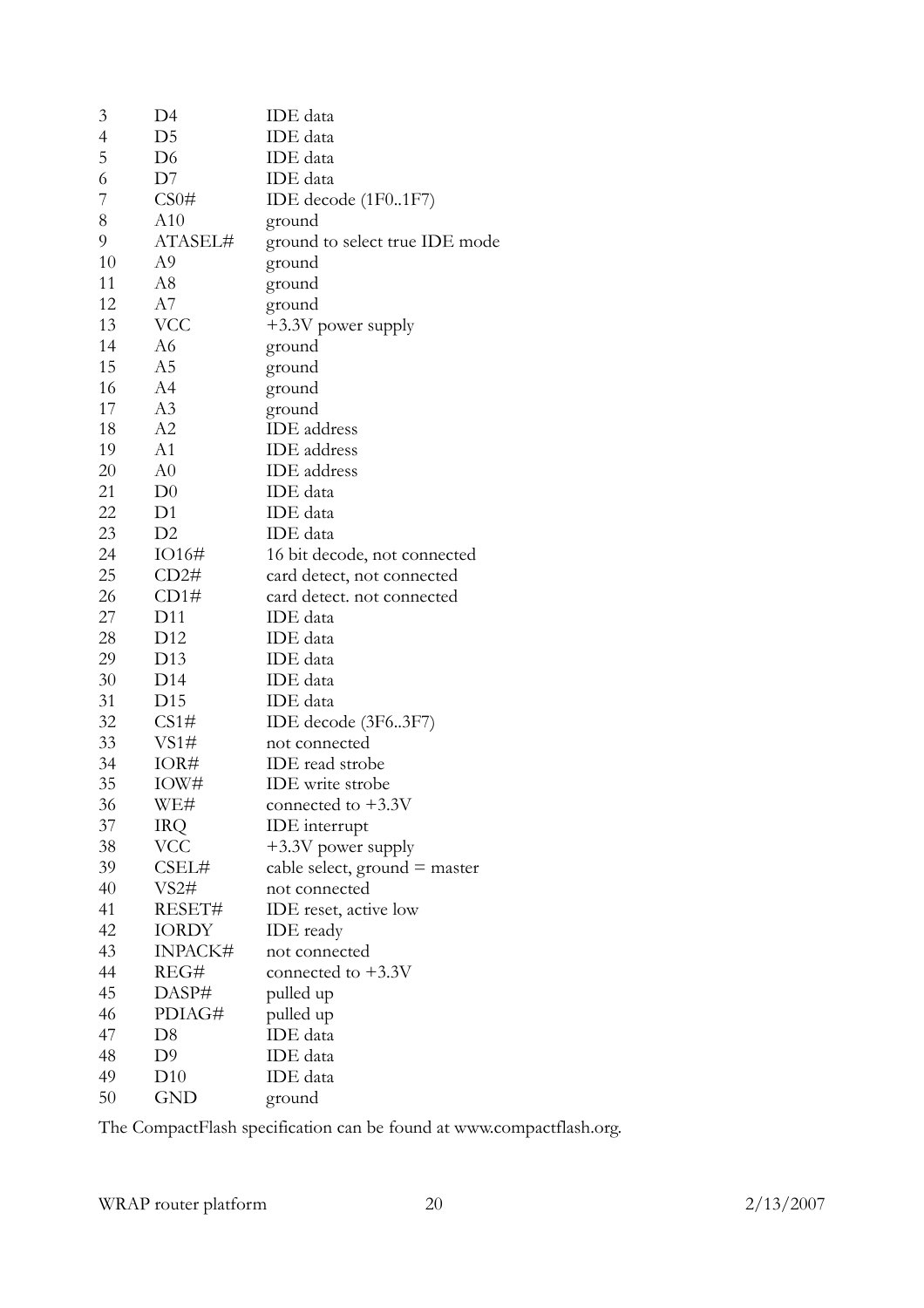#### J5, J6 miniPCI sockets

These sockets implement the miniPCI interface.

Please note that the current available from the  $+5V$  supply is very limited, and generated very inefficiently (linear regulator from input supply). +5V should be used as a bias voltage only, not to power a wireless radio !

#### J8 Console serial port

The standard PC pinout is used. To connect to a PC, use a null modem or "Laplink" cable.

- 1 DCD data carrier detect (input)
- 2 RXD# receive data (input)
- 3 TXD# transmit data (output)
- 4 DTR data terminal ready (output)
- 5 GND ground
- 6 DSR data set ready (input)<br>7 RTS ready to send (output
- RTS ready to send (output)
- 8 CTS clear to send (input)
- 9 RI ring indicator (input)

#### J9 DC power jack

This is a generic DC jack connector with a 2.1mm center pin. Recommended input voltage is +7 to +20V. Supply current is about 0.45A at 12V, without any miniPCI adapters.

| center VIN | Positive input voltage |
|------------|------------------------|
| sleeve GND | Ground                 |

#### J12 Ethernet port 1

A RJ45 connector with integrated magnetics is used. This port implements a passive power over Ethernet scheme over the two unused pairs.

|                             | $TX+$      | transmit positive               |
|-----------------------------|------------|---------------------------------|
| $\mathcal{D}_{\mathcal{L}}$ | TX-        | transmit negative               |
| 3                           | $RX+$      | receive positive                |
| $\overline{4}$              | <b>VCC</b> | power supply (nominal 7 to 20V) |
| 5                           | <b>VCC</b> | $\epsilon$                      |
| 6                           | $RX-$      | receive negative                |
|                             | <b>GND</b> | power return                    |
| 8                           | GND        | $\epsilon$                      |
|                             |            |                                 |

#### J10, J11 Ethernet ports 2, 3

A RJ45 connector with integrated magnetics is used. J11 is optional, for the third Ethernet port. These ports do NOT support power over Ethernet.

| $TX+$ | transmit positive |
|-------|-------------------|
|       |                   |

- 2 TX- transmit negative
- 3 RX+ receive positive
- 4 NC not connected
- 5 NC not connected
- 6 RX- receive negative
- 7 NC not connected
- 8 NC not connected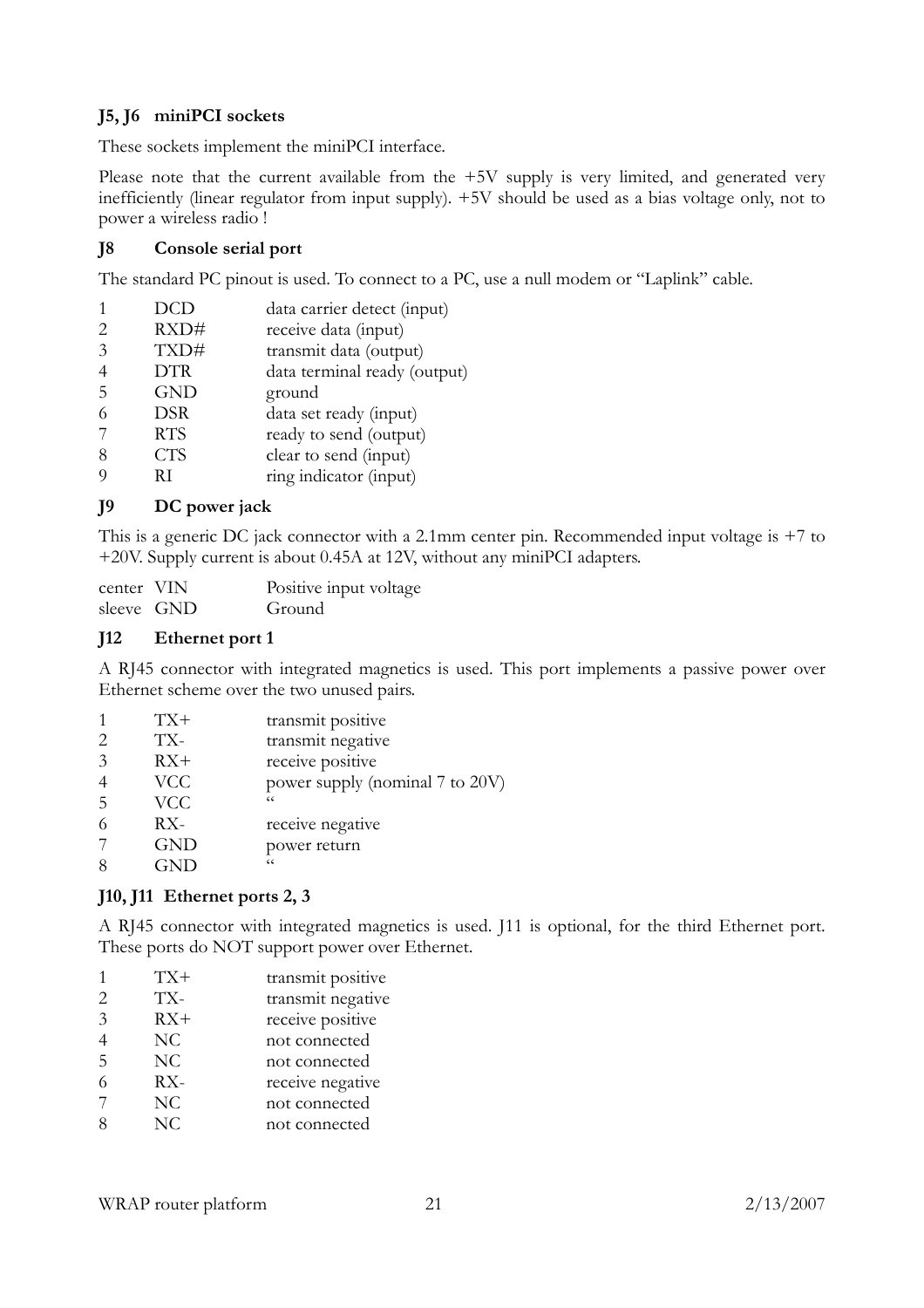#### J13 USB option

This header is not populated. To use USB, WRAP.1C must be modified for 5V input through the DC jack (POE not possible). A BIOS update is also required. The USB adapter board connected to this port should include USB filtering and a current limiter such as a Polyfuse. Please contact PC Engines for details if required.

| $\overline{1}$ | VCC     | $+5V$ supply                                              |
|----------------|---------|-----------------------------------------------------------|
| 2              | VCC     | $+5V$ supply                                              |
| 3              | USB3-   | USB channel 3, negative                                   |
| $\overline{4}$ | USB1-   | USB channel 1, negative                                   |
| 5              | $USB3+$ | USB channel 3, positive                                   |
| 6              | $USB1+$ | USB channel 1, positive                                   |
| 7              | GND     | ground                                                    |
| 8              | GND     | ground                                                    |
| 9              | USBOVR# | overcurrent (can be left open, pulled up by 10K resistor) |
| 10             | GND     | ground                                                    |
|                |         |                                                           |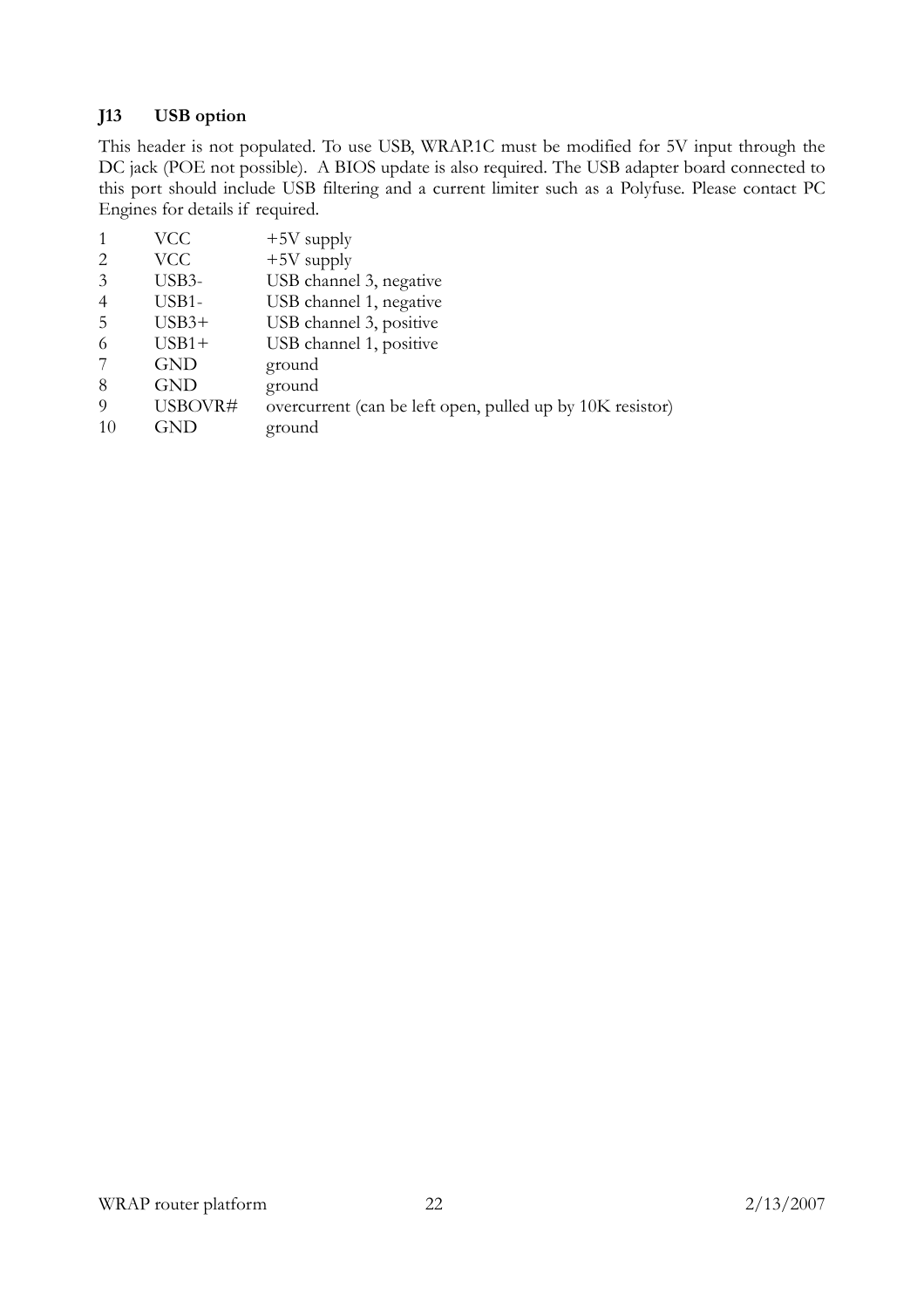### WRAP.1C mechanical dimensions

All dimensions in units of 0.001" (0.0254 mm). The lowest 0.3" are a break-off strip.

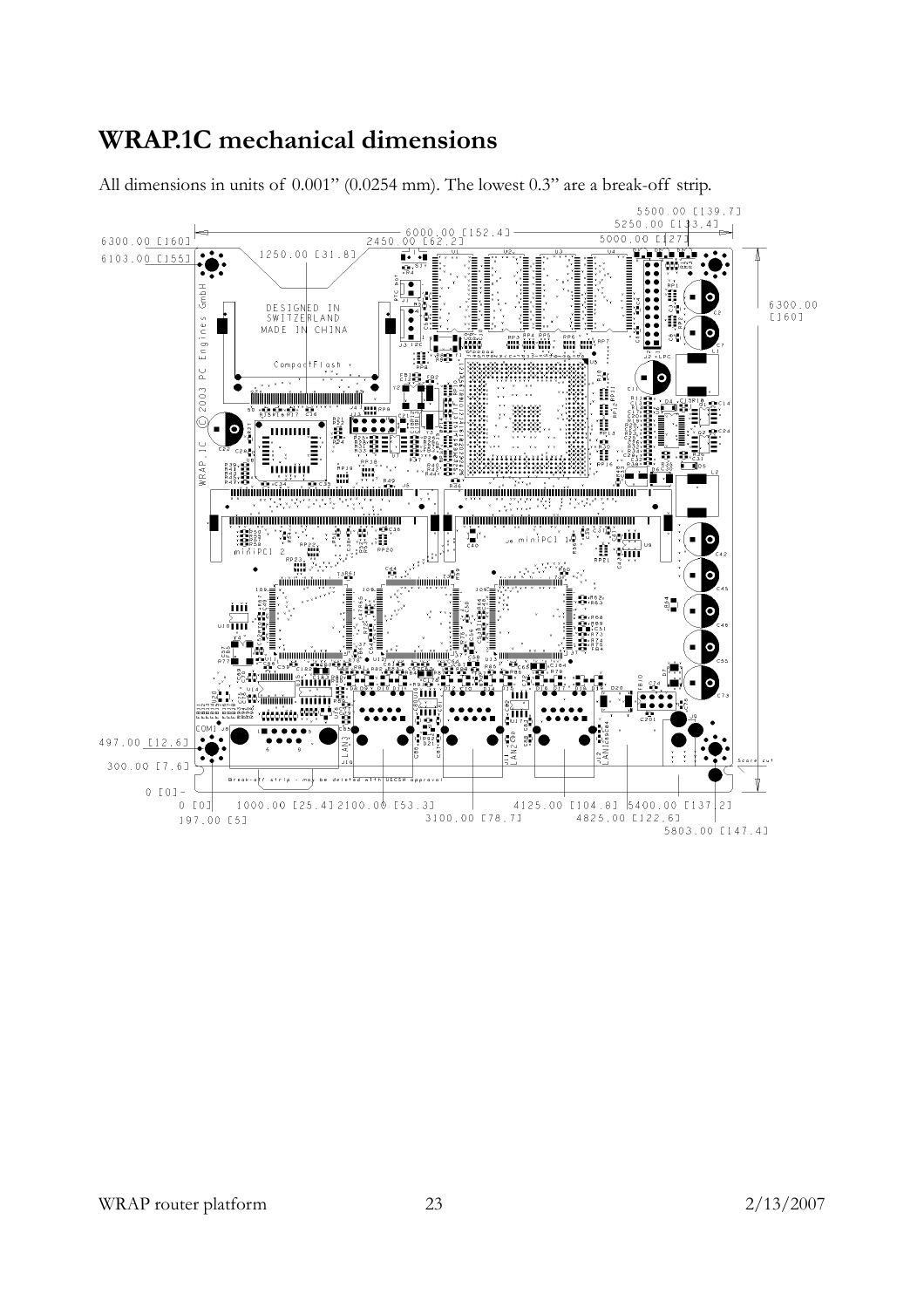### WRAP.2B connector pinouts

#### J1 Ethernet port 1

Same as WRAP.1C.

#### J2 DC power jack

Same as WRAP.1C.

#### J3 Console serial port

Same as WRAP.1C.

#### J4, J9 miniPCI sockets

Same as WRAP.1C.

#### J5 Clock & core voltage selection jumper

CPU speed and core voltage can be configured by shunt jumper. Recommended settings are 233 MHz / 1.8V and 266 MHz / 2.0V.

| $1 - 3$ | 266 MHz<br>$3 - 5$ | 233 MHz CPU speed |
|---------|--------------------|-------------------|
|---------|--------------------|-------------------|

2-4 2.0V 4-6 1.8V core voltage

#### J6 LPC expansion

Same as WRAP.1C.

#### J7 I2C / battery / watchdog header

This header can be used to connect user specific hardware, e.g. a front panel microcontroller, or for a licensing dongle.

|   | $+3.3V$          | power supply                                                                        |
|---|------------------|-------------------------------------------------------------------------------------|
| 2 | SCL <sub>1</sub> | I2C clock                                                                           |
| 3 | SDA1             | I2C data                                                                            |
| 4 | GND              | ground                                                                              |
| 5 | <b>DOGFOOD</b>   | interface pin for watchdog, connected to CPU GPIO G14.                              |
| 6 |                  | OVERTMP# overtemperature signal from thermal sensor. If this is pulled low, the CPU |
|   |                  | will be reset.                                                                      |
|   | VBAT             | RTC battery voltage, connect to $+3V$ Lithium battery                               |
| 8 | GND              | ground                                                                              |
|   |                  |                                                                                     |

#### J10 CompactFlash

Same as WRAP.1C. WRAP.2B has optional support for on-board NAND flash. Please contact PC Engines for details.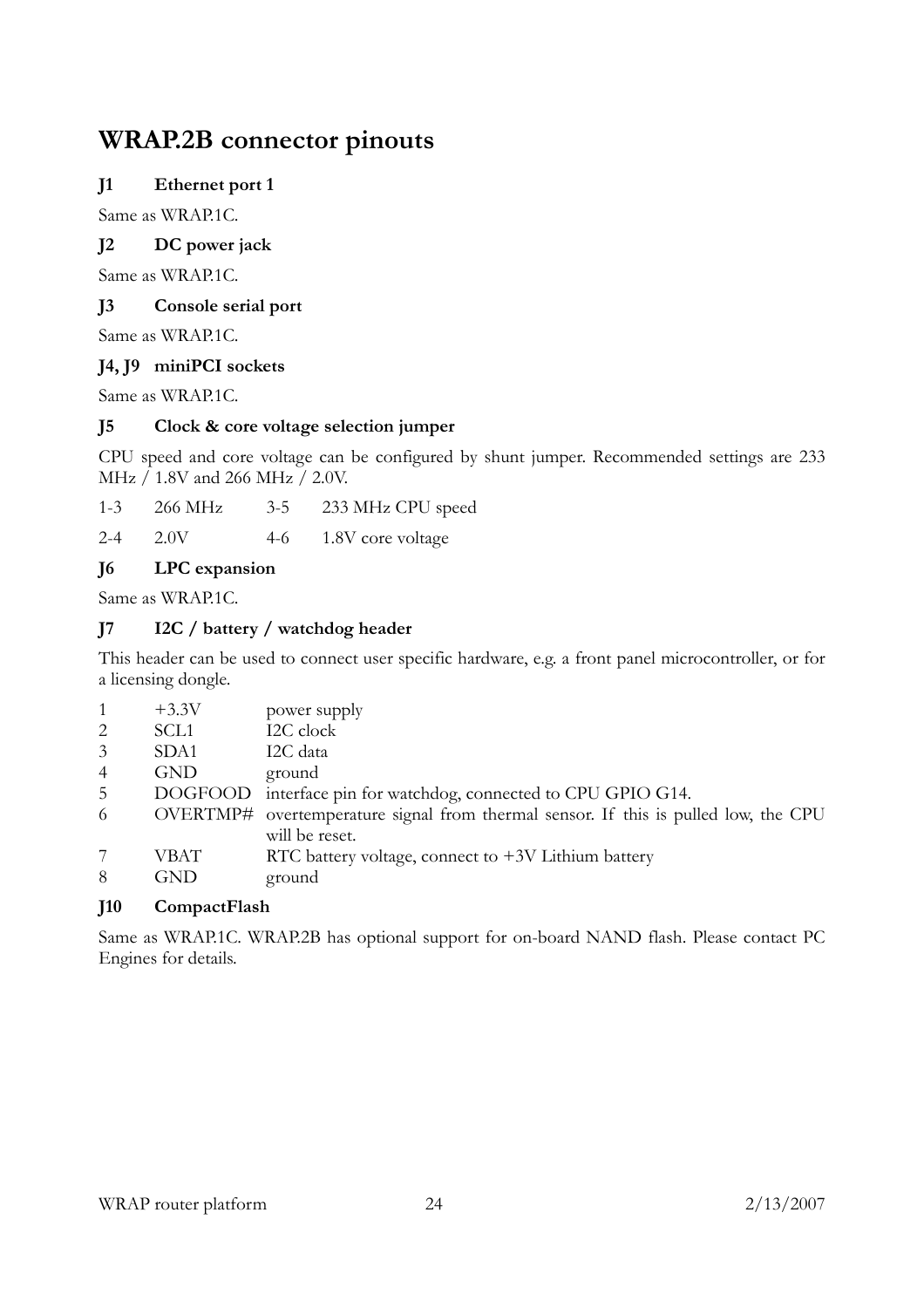# WRAP.2B mechanical dimensions

All dimensions in units of 0.001" (0.0254 mm).

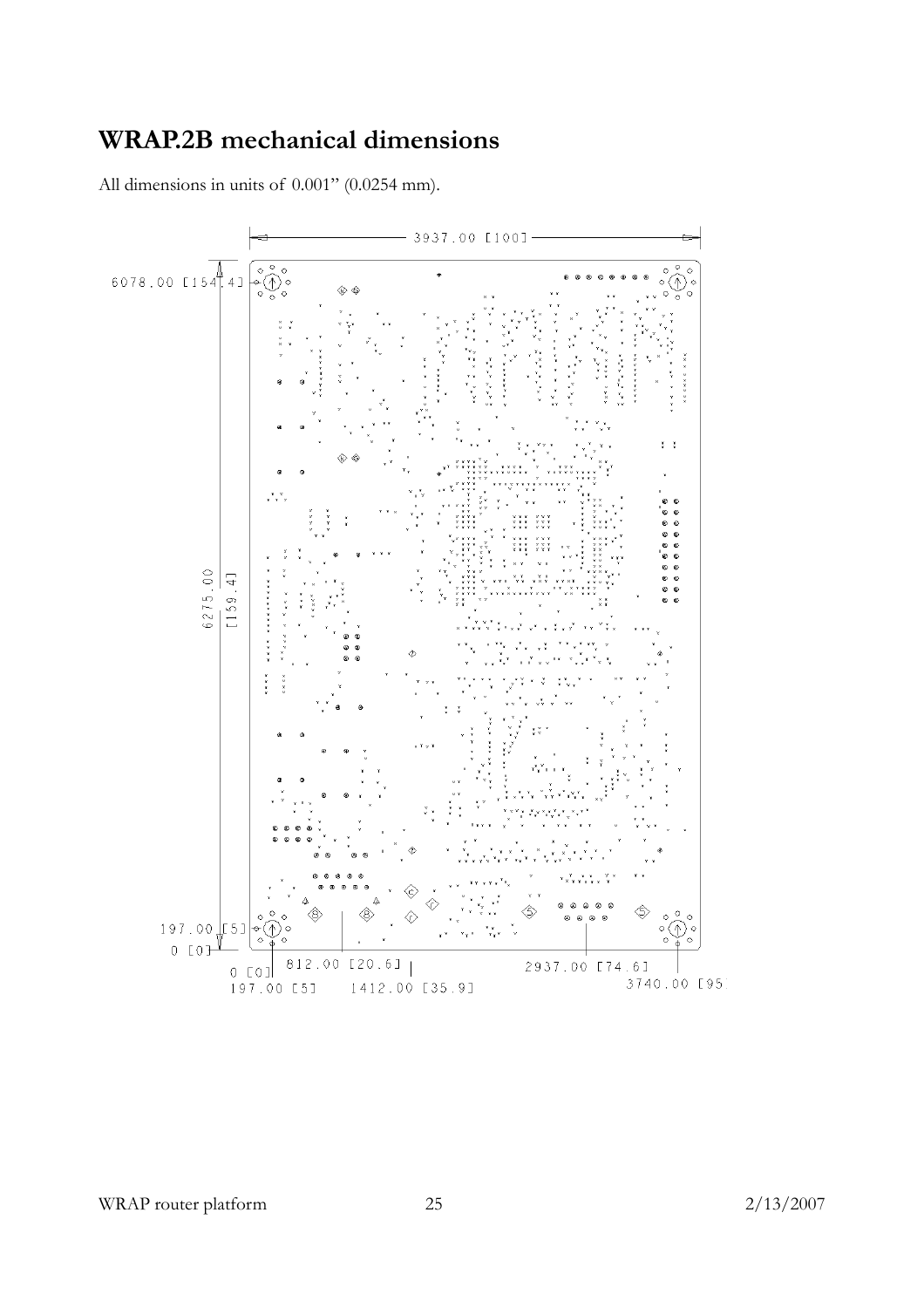# POST codes

tinyBIOS writes POST / diagnostic codes to port 80h. To make these codes visible, use a miniPCI POST card such as PC Engines POST.5A. POST codes are:

- 01 reset entry<br>02 chinset init
- chipset initialization
- 03 detect base memory size
- 04 initialize shadow RAM
- 05 init mono video
- 06 disable PCI devices
- 07 test low 64KB of DRAM
- 08 initialize stack
- 09 BIOS checksum
- 0a super I/O initialization
- 0b RTC test
- 0c refresh / 8254 test
- 0d speed-dependent chipset regs
- 0e test 8237 DMA
- 0f test DMA page registers
- 10 test 8254 registers
- 11 test keyboard controller
- 12 init timer, DMA, 8259...
- 13 test 8259 mask registers
- 14 test low 640KB
- 15 init vectors
- 16 PCI plug & play
- 17 shadow video BIOS
- 18 look for VGA BIOS
- 19 sign-on prompt
- 1a second keyboard test
- 1b extended memory test
- 1c enable interrupts
- 1d test / init RTC
- 1e init floppy disk
- 1f option ROM scan
- 20 test parallel ports
- 21 test serial ports<br>22 enable coproces
- enable coprocessor
- 23 floppy init
- 24 hard disk init
- 25 PS/2 mouse detect
- 26 timer/RTC check
- 27 OEM boot decision point
- 00 boot
- 33 NMI
- F7 low 64KB memory test failed